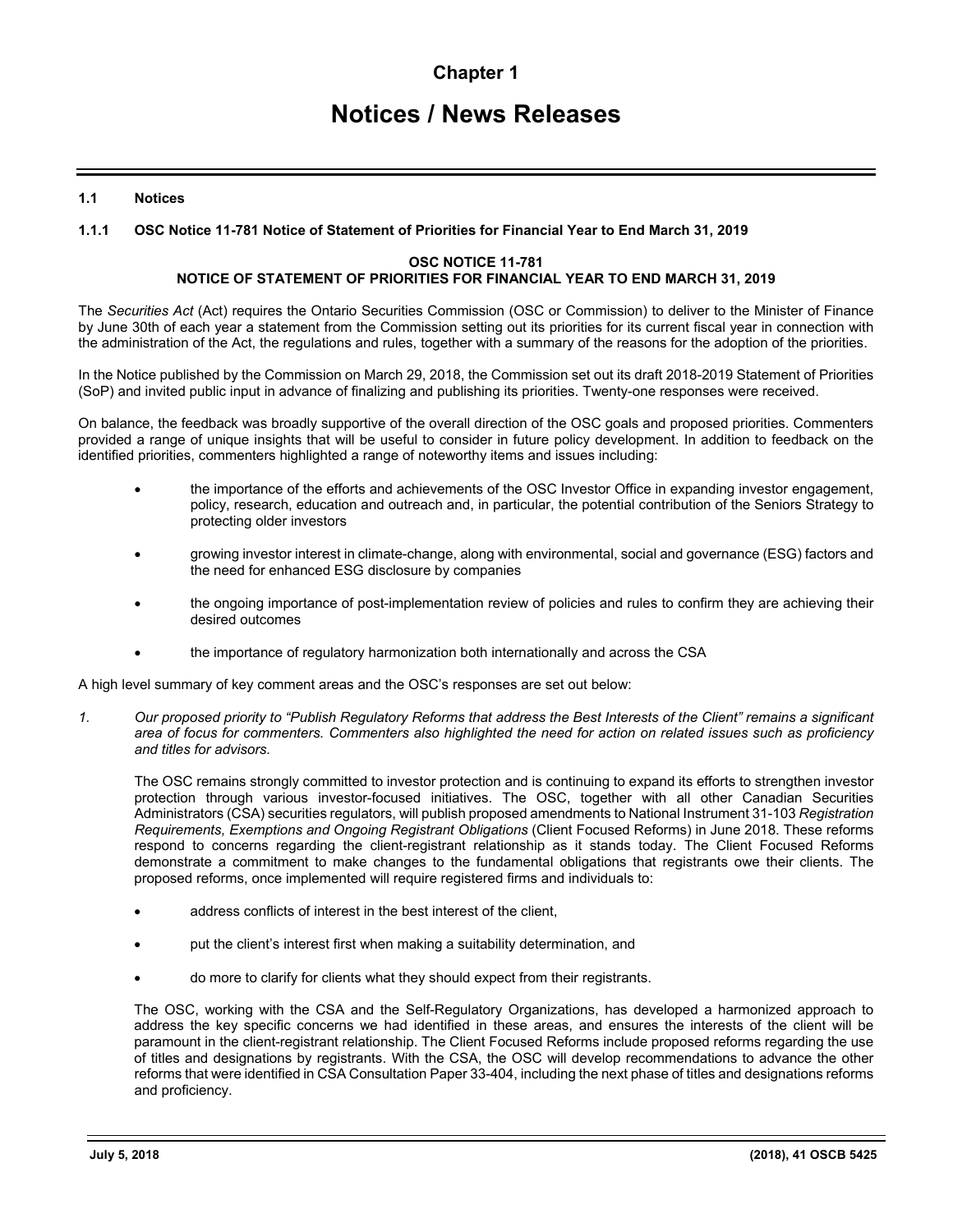*2. Embedded commissions and compensation arrangements in mutual funds received a significant number of responses. Commenters were mixed on the issue. On balance investor advocates supported measures to discontinue embedded commissions and other forms of compensation. Other commenters suggested potential negative outcomes, such as reduced access to advice for smaller investors, that could arise if embedded compensation arrangements are no longer allowed.* 

The current embedded fee model is not well understood by investors. The OSC shares the concerns raised by some commenters that embedded fees can raise conflicts that could incent advisors to recommend funds that benefit the advisor ahead of the investor. The OSC remains committed to achieving a resolution to the use of embedded commissions and compensation arrangements that will better align the interests of registrants with those of investors, and provide greater clarity on the services provided to investors along with their associated costs. Our policy response will reflect our consideration of the comments received during the various consultations undertaken last year including the issues raised related to the risk of potential adverse consequences to both fund industry participants and investors.

*3. There was strong support for the OSC's Seniors Strategy and the initiatives outlined in it, and the continued focus on issues of older investors.* 

Seniors are an extremely important and growing segment of investors whose needs and issues demand attention. The recently-published OSC Seniors Strategy contains a comprehensive action plan of new policy, operational, research, educational and outreach initiatives the OSC is pursuing in relation to older individuals and our plans to continue building on existing initiatives. A key focus over the coming year will be the beginning of the implementation of the various initiatives outlined in the strategy, including the development of a regulatory framework to address issues of financial exploitation and cognitive decline that includes a safe harbour for registered firms and their representatives.

*4. There was strong support for continued focus on the Women on Boards and Executive positions initiative and diversity issues.* 

In recognition of this support and the growing profile of these issues we have added a new priority that sets out our planned actions to address this issue.

*5. Cyber threats and the potential for related disruptions and the need to strengthen market resilience were identified by a number of commenters. Specifically, some commenters suggested that more specific guidance would be useful to allow them to better understand what they need to do to meet compliance expectations in this area.*

The OSC will continue to work with market participants to provide guidance. We will also finalize a protocol for managing significant cyber disruptions.

*6. A number of commenters supported introducing additional regulation, such as required disclosure of environmental, social and governance (ESG) factors that measure the sustainability and ethical impact of an investment in a company.*

Companies already have an obligation to disclose material environmental and governance issues. We acknowledge the growing level of interest and importance of disclosures in these areas. In April 2018 the OSC and the Canadian Securities Administrators published CSA Staff Notice 51-354 *Report on Climate change-related Disclosure Project* to report the findings of the project to review the disclosure by reporting issuers of risks and financial impacts associated with climate change. The OSC will continue to monitor the appropriateness of disclosure being provided to assess whether additional or new forms of disclosure are required.

*7. A number of commenters recommended adding shareholder democracy issues such as "say on pay", and proxy voting as a priority.* 

The OSC introduced regulatory measures (e.g. majority voting) to address shareholder rights. The OSC has not taken further action on say on pay and will continue to monitor shareholder democracy activities and issues to determine whether there is a need for further actions.

*8. There was strong support for our priority to strengthen the powers and support for the Ombudsman for Banking Services and Investments (OBSI).* 

As noted in the SoP, the OSC continues to believe that investors should have access to an effective and fair dispute resolution system as a central component of the investor protection framework. We continue to work with our CSA colleagues in considering options for strengthening OBSI's abilities to secure redress for investors, including considering developing recommendations for implementing binding authority.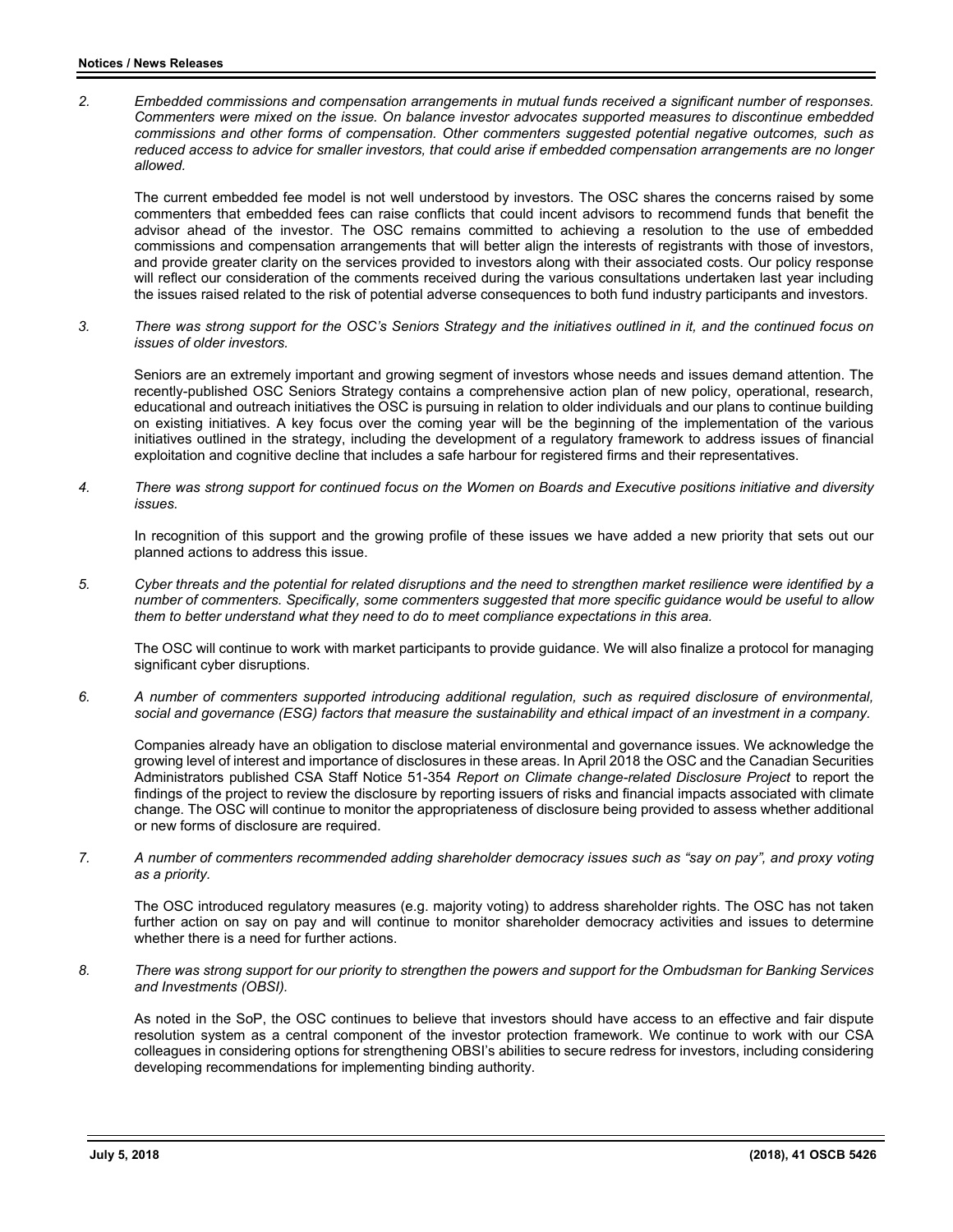*9. The proposed priority on reducing regulatory burden received strong support.*

The OSC continues to believe that our markets are better able to compete, innovate and flourish with appropriate regulation that is proportionate to the regulatory objectives sought. The OSC remains committed to re-examining its rules and processes to ensure they are appropriate, necessary and relevant.

The OSC remains committed to policy development that balances the desire to be timely with the need to achieve harmonized outcomes that best meet the needs of Ontario investors and market participants. The OSC's core regulatory work will always be its primary area of focus. The SoP sets out the highest priority areas, what will be delivered during the year under those priorities and performance measures.

As noted above, the OSC has revised the 2018-2019 SoP to include a specific priority related to Women on Boards and Executive Officer positions. We have also updated our priorities to reflect the approach we will take on client-focused reforms. The other important initiatives and issues identified for inclusion by various commenters will be provided to staff for consideration and most of these are already addressed within the OSC branch business plans or will be considered for future work.

All of the comment letters are available on the OSC website www.osc.gov.on.ca. The SoP will serve as the guide for the Commission's operations. Following delivery of the SoP to the Minister, 2017-2018 OSC Statement of Priorities – Report Card will be published on the OSC website which highlights the progress against the previous year's priorities.

*[Editor's note: The Statement of Priorities for Financial Year to End March 31, 2019 follows on separately numbered pages. Bulletin pagination resumes at the end of the Statement.]*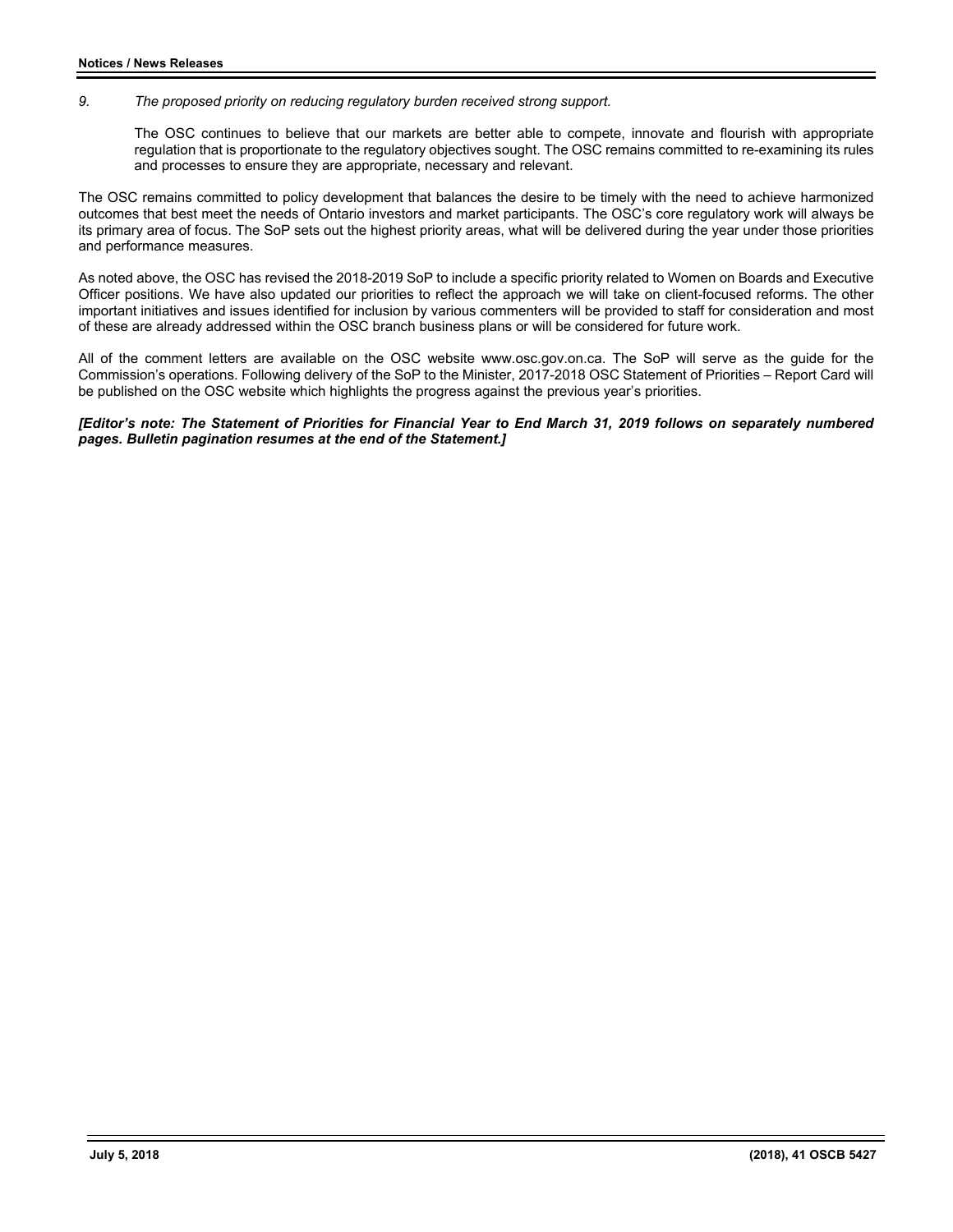This page intentionally left blank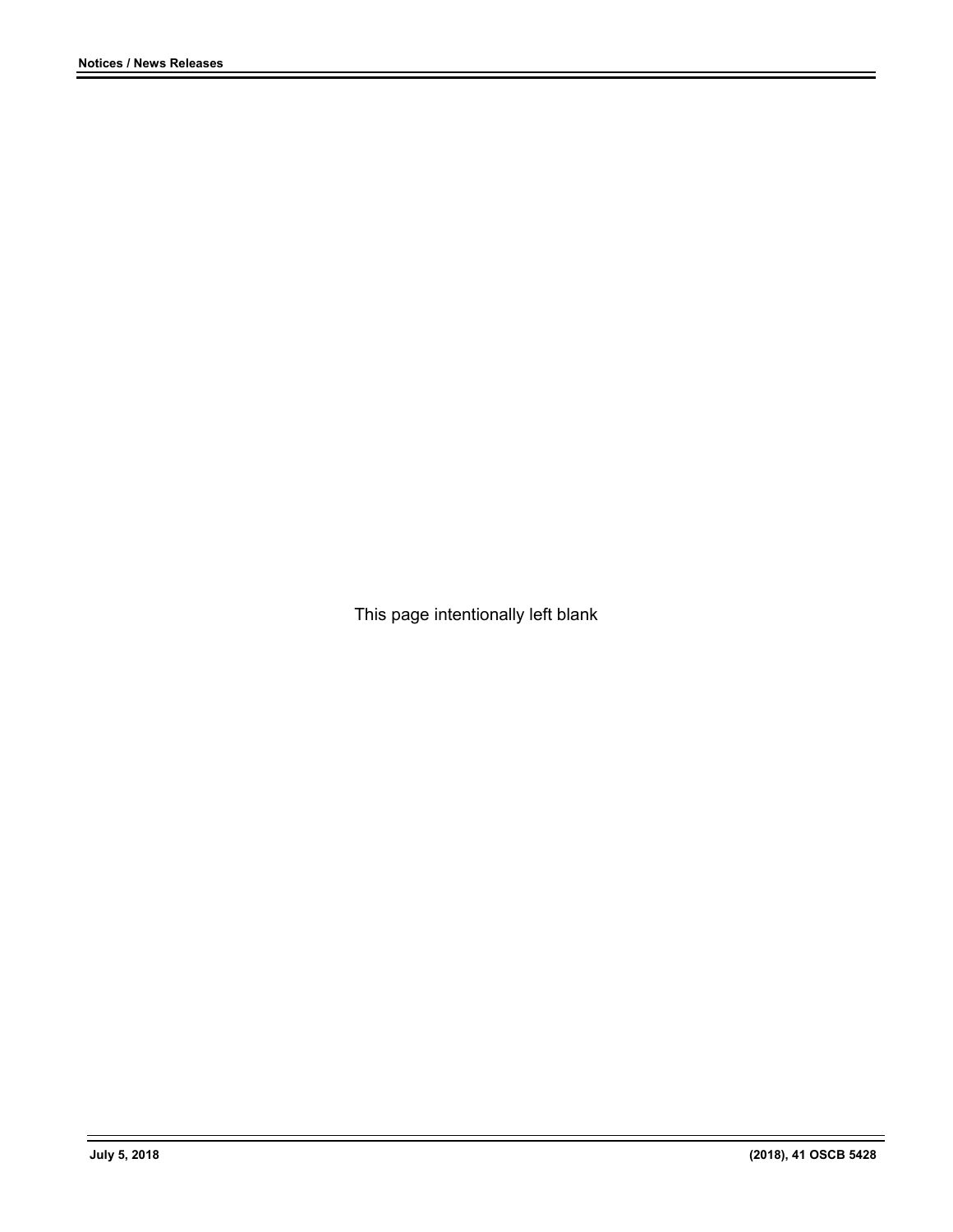# OSC 2018 – 2019 Statement of Priorities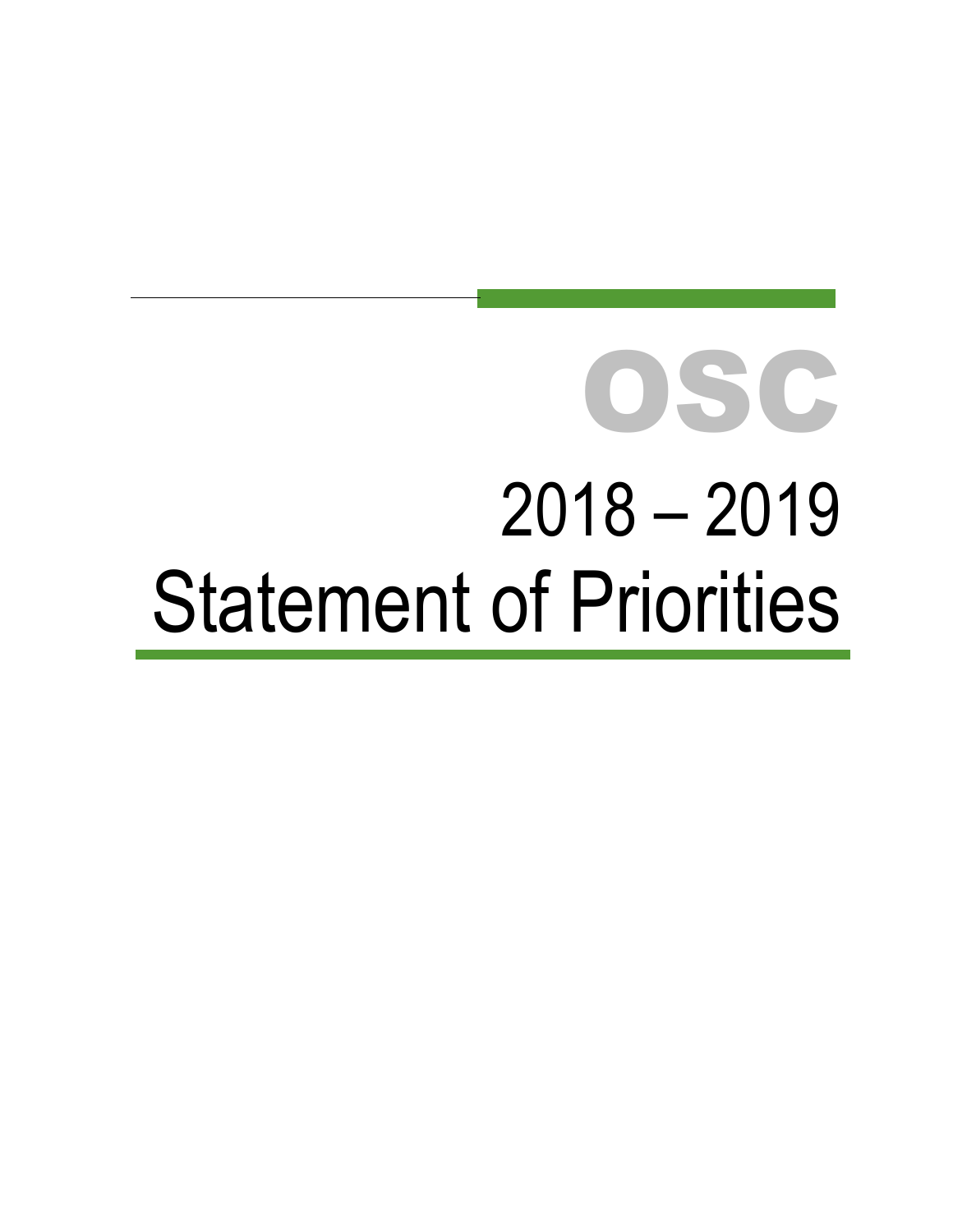# **Our 2018 – 2019 Priorities**

*Our 2018-2019 Statement of Priorities (SoP) sets out the priority areas on which the Ontario Securities Commission (OSC) intends to focus its resources and actions in 2018-2019. Each of the priorities set out in the pages that follow are aligned under one of the five OSC regulatory goals. Thirteen priorities from our 2017-2018 SoP are being carried forward with the next phase of work. The 2018-2019 SoP includes two new priorities: 1) review the effectiveness of the disclosure requirements regarding women on boards and in executive officer positions and 2) developing a strategic OSC workforce approach. Significant issues identified in our 2017-2018 SoP, including the ability of the Ombudsman for Banking Services and Investments (OBSI) to secure redress for investors, although not set out as specific priorities, will remain a prominent focus of the OSC'S work in the coming year. Additionally, our significant work in the international regulatory environment will continue as a key means to gain insights into emerging issues and standards that can be integrated into our policy development and oversight activities.* 

# *{{* **Deliver strong investor protection**

#### **The OSC will champion investor protection, especially for retail investors**

- Publish regulatory reforms that address the best interests of the client (Client Focused Reforms)
- Publish regulatory actions needed to address embedded commissions
- Advance retail investor protection, engagement and education through the OSC's Investor Office

# **Deliver effective compliance, supervision and enforcement**

#### **The OSC will deliver effective compliance oversight and pursue fair, vigorous and timely enforcement**

- Protect investors and foster confidence in our markets by upholding strong standards of compliance with our regulatory framework
- Increase deterrent impact of OSC enforcement actions and sanctions by actively pursuing timely and consequential enforcement cases involving serious securities laws violations

# **Deliver responsive regulation**

#### **The OSC will identify important issues and deal with them in a timely way**

- Work with fintech businesses to support innovation and capital formation through regulatory compliance
- Implement additional investor protection measures for syndicated mortgage investments
- Address opportunities to reduce regulatory burden while maintaining appropriate investor protections
- Review the effectiveness of the disclosure requirements regarding women on boards and in executive officer positions (WOB) to determine if there is a need for further action
- Actively monitor and assess impacts of recently implemented regulatory initiatives

# **Promote financial stability through effective oversight**

**The OSC will identify, address and mitigate systemic risk and promote stability**

- Enhance OSC systemic risk oversight
- Promote cybersecurity resilience through greater collaboration with market participants and other regulators on risk preparedness and responsiveness

# **Be an innovative, accountable and efficient organization**

**The OSC will be an innovative, efficient and accountable organization through excellence in the execution of its operations**

- Develop a strategic OSC workforce approach focused on skill recruitment and development
- Enhance OSC business capabilities
- Work with Capital Markets Regulatory Authority (CMRA) partners on the transition of the OSC to the proposed CMRA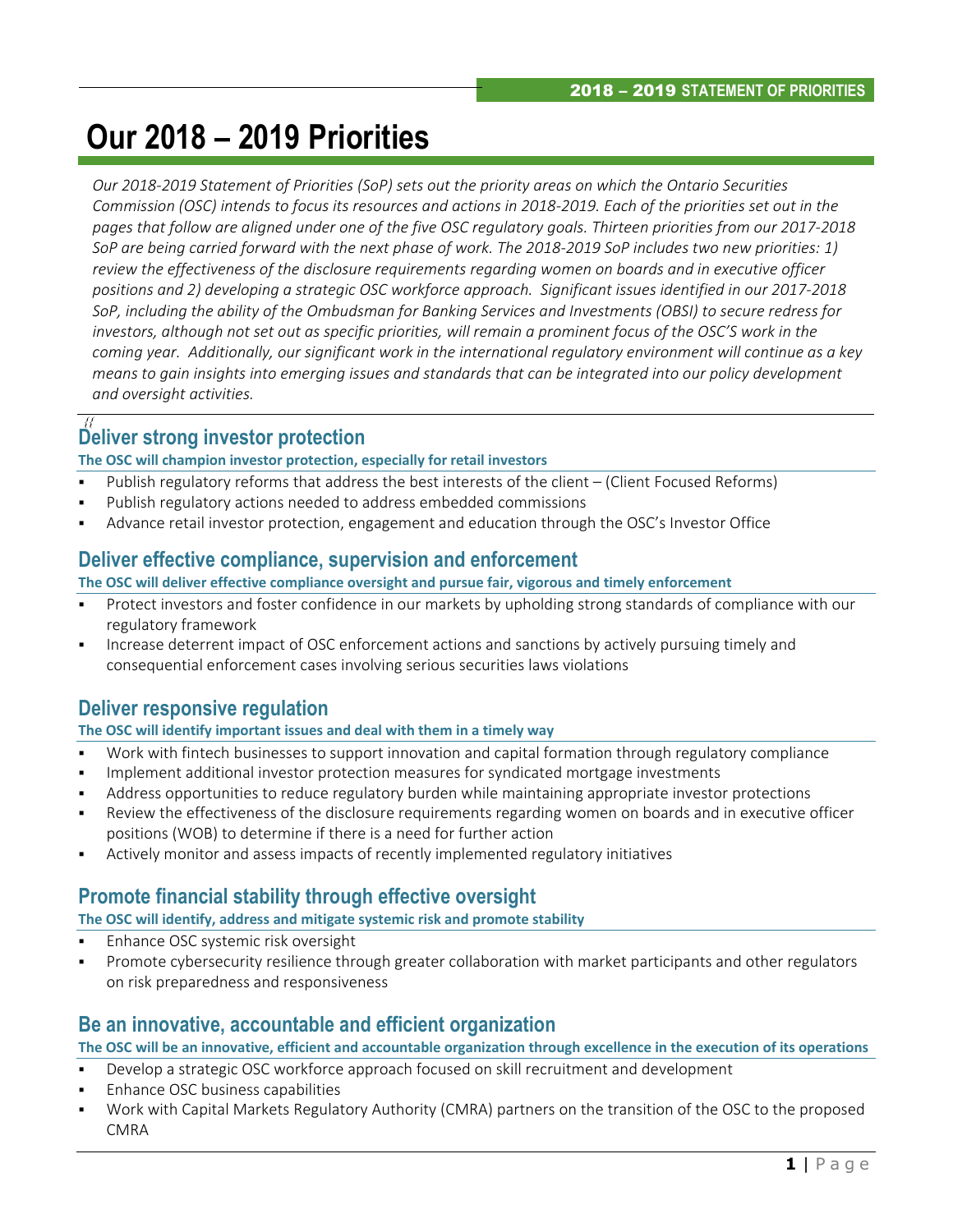# **Introduction**

*We are pleased to present the Chair's Statement of Priorities for the Commission for the year commencing April 1, 2018. The Securities Act (Ontario) requires the OSC to publish the Statement of Priorities in its Bulletin and to deliver it to the Minister by June 30 of each year. This Statement of Priorities also supports the OSC's commitment to be both effective and accountable in delivering its regulatory services.*

*This Statement of Priorities sets out the OSC's strategic goals and the specific initiatives that the OSC will pursue in support of each of these goals in 2018-2019. The Statement of Priorities also describes the environmental factors that the OSC has considered in setting these goals. The OSC will continue to drive forward with several priority areas that are focused on strengthening investor protection, delivering effective and impactful compliance and enforcement, being responsive to market evolution, contributing to financial stability and, while doing all these things, being a modern, accountable and efficient regulator.*

*It is important to note that the majority of OSC resources are focused on delivering the core regulatory work (authorizations, reviews, compliance and enforcement and the systems and infrastructure to support that work) undertaken by the OSC to maintain high standards of regulation in Ontario's capital markets.*

#### **OSC VISION**

To be an effective and responsive securities regulator -- fostering a culture of integrity and compliance and instilling investor confidence in the capital markets.

#### **OSC MANDATE**

To provide protection to investors from unfair, improper or fraudulent practices, to foster fair and efficient capital markets and confidence in capital markets and to contribute to the stability of the financial system and the reduction of systemic risk.

#### **OSC GOALS**

Confidence in fair and efficient markets is a prerequisite for economic growth. The OSC regulates the largest capital market in Canada and our actions have impacts for Ontario and the rest of Canada. The OSC is committed to promoting safe, fair and efficient markets in Ontario and has identified a broad range of initiatives to improve the existing regulatory framework. We must anticipate problems in the market and act decisively to promote public confidence in our capital markets, protect investors, and support market integrity. We will continue to proactively identify emerging issues, trends, and risks in our capital markets.

Investor protection is always a top priority for the OSC. The OSC engages with investor advocacy groups and the Investor Advisory Panel for insight to help the OSC better understand investor needs and interests. The OSC continues to move the regulatory agenda forward, improving the way we approach our work and engage with industry participants and other regulators to understand the issues and their concerns. Our recent LaunchPad initiative is an example of developing a collaborative approach to respond to emerging issues. These actions are essential to reach solutions that balance the inclusion of innovation and competition in the marketplace while maintaining appropriate investor safeguards.

The OSC works as part of the Canadian Securities Administrators (CSA) to harmonize rules and their application across the country. The OSC is working with the Ontario government and the OSC's counterparts in other participating jurisdictions to develop a harmonized regulatory approach and seamless transition to the proposed CMRA.

#### **OUR ENVIRONMENT**

The environment influences the OSC's policy agenda, its operations and the way it uses its resources. Public confidence in our markets can be affected by many factors, including the stability of the financial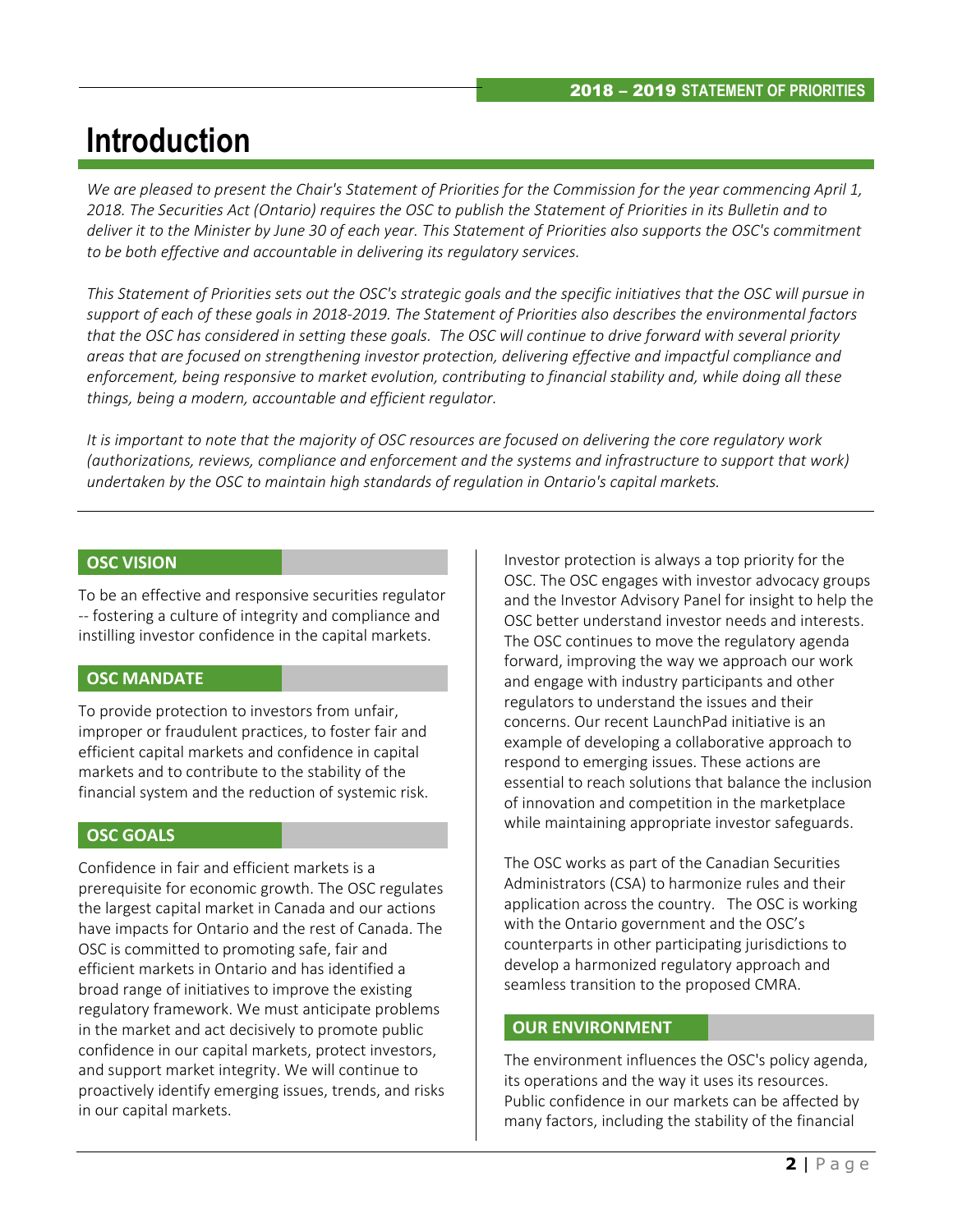system, the economic health of the country and regulatory change.

## **Our Economy**

Solid economic growth was positive for stock valuations at the end of 2017. Overall market activity was strong:

- Canadian exchange-traded funds (ETFs) continued their strong growth, with total assets under management rising by \$33.6 billion, a 29.5% increase compared to December 2016. ETFs continue to be a growing segment of the Canadian investment product landscape. At the end of December 2017, ETF assets under management were 10% of those in mutual funds
- Equity capital raised through corporate IPOs during 2017 increased 567% to \$4.9 billion (\$739 million– 2016)
- Trading volume in the last quarter of 2017 was 14% higher than the comparable quarter of 2016 and 45% higher than the previous quarter. A primary contributor to this increase was the growth in the cannabis sector where trading volumes have been so high that some online brokerages reported system outages at the end of 2017

Though Canada is still experiencing strong economic growth and job creation, various challenges are on the horizon, including concerns about the NAFTA negotiations, elevated household indebtedness and escalating housing costs. These items could materially affect our capital markets, industry participants and investors.

#### **Modernizing Financial Services in Ontario**

The Government of Ontario is moving forward with initiatives to modernize the financial services regulatory framework. These policy priorities and changes in regulatory authority will impact the OSC and its operations including:

- The creation of a Regulatory Super Sandbox and the Ontario FinTech Accelerator Office
- Changes to the regulatory oversight of syndicated mortgage investments by the Financial Services Commission of Ontario (FSCO) and the OSC
- Implementation of a regulatory framework for financial planners
- Working with the Financial Services Regulatory Authority of Ontario (FSRA) on the regulatory framework including infrastructure, fee models and fintech
- Working with CMRA partners on the transition of the OSC to the proposed CMRA

#### **Demographics**

Demographics are critical to understanding investor needs and are a key driver of most investor-focused issues. Different investor segments (e.g. seniors versus millennials) have unique characteristics and present different challenges in terms of investment objectives and horizons. Their preferences can vary in terms of service channels (online versus in person) and products (ETFs versus mutual funds). The focus being placed by all investors on issues such as the cost of advice, fee structures and conflicts of interest, is increasing and creating pressure for regulators to develop a framework that continues to meet the expectations and interests of investors. Evolving market channels, such as automated financial advice, are redefining the delivery of client wealth management services and the fees charged for advice. Concurrently, firms are under growing pressure to align their cultures and conduct with investor needs and interests.

#### **Financial Innovation**

Complexity driven by financial innovation offers many potential benefits and risks to the market. Fintech (technology facilitated financial services) is leveraging new technology and creating new business models in the financial services industry such as providing new product offerings (blockchain-based cryptocurrencies) and disrupting service channels (online advisors). This innovation is driving more complexity in financial markets and products and creating a risk that consumers may not understand what they are buying. Initial offerings of digital currency and similar instruments can raise fundamental issues about the scope of securities regulation, at the same time that they present significant investor protection issues.

A well-functioning investor/advisor relationship remains critical to the economic well-being of Ontarians and ultimately to achieving healthy capital markets. To achieve this outcome the culture and conduct of financial firms and advisors need to be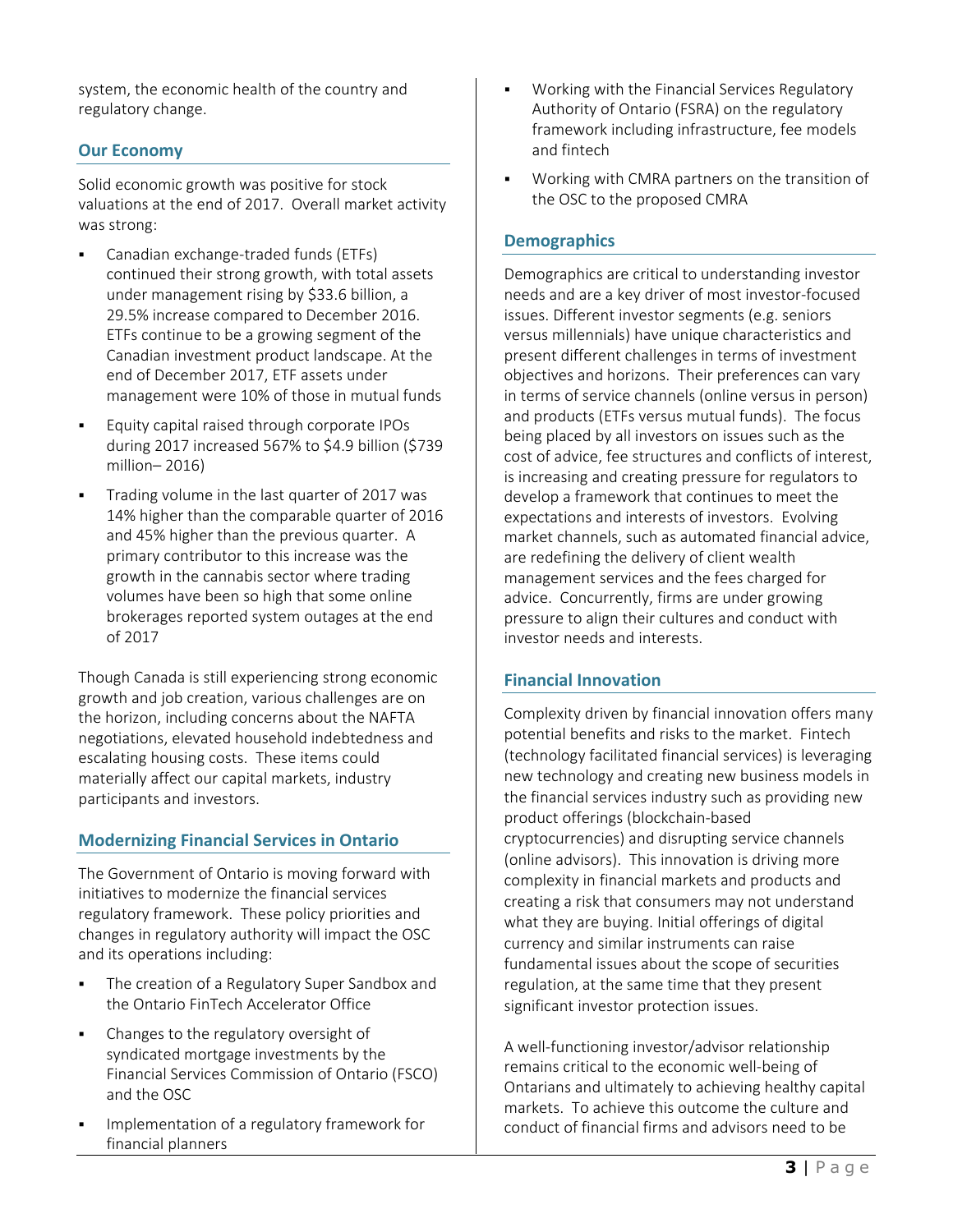aligned with meeting investor needs, including fostering investor trust and confidence.

Within this environment the OSC will strive to balance promoting market efficiency and achieving fair outcomes for all investors.

## **Investor Education**

The OSC is actively involved in providing investor education tools and resources to help investors achieve improved financial outcomes. The OSC will seek new and innovative ways to deliver investor education and support retail investors in today's complex investing environment. We engage with investors, industry participants and other regulators to understand the issues and concerns they face.

#### **Investor Redress**

Investors will always be at risk for potential losses from improper or fraudulent interactions. A number of jurisdictions are looking at ways to improve investor access to redress in these types of situations. Avenues to obtain investor redress, including an effective and fair dispute resolution system, are increasingly being included as part of investor protection frameworks. Effective investor redress is a necessary complement to reforms to the advisor/client relationship. To achieve better results for investors, the OSC will continue its support for OBSI to be better empowered to secure redress for investors.

# **Globalization**

The markets, products, and participants that the OSC regulates and oversees continue to grow in size and complexity and globalization of financial markets, products and services adds another layer to these challenges. The breadth and interconnection of markets and mobility of capital raises challenges to regulatory supervision, magnifies the value of cooperation between regulators and increases the benefit of achieving consistent standards and requirements across jurisdictions.

# **Cybersecurity Resilience**

Cyber-attacks that have the potential to disrupt our markets and market participants are likely to occur. Growing dependence on digital connectivity is raising the potential for digital disruption in our financial

services and markets and creating a strong imperative to raise awareness about cyber-attacks and strengthen cybersecurity resilience. This is a growing challenge as more businesses, services and transactions span national and international borders.

# **Regulatory Harmonization**

The OSC works as part of the Canadian Securities Administrators (CSA) to harmonize rules and their application across the country to facilitate business needs. Through these efforts, the OSC strives to achieve effective cross-jurisdiction enforcement and gain timely insight, understanding and input into emerging regulatory issues to achieve better regulatory outcomes.

The OSC also continues to play an active role in international organizations such as the International Organization of Securities Commissions (IOSCO) to influence and promote changes to international securities regulation and share new ideas and learnings that will benefit Ontario markets and participants.

The OSC works with many domestic and international regulators to monitor financial stability risks and trends, improve market resilience, and reduce the potential risk of global systemic events. The OSC together with the CSA is continuing to build a domestic OTC derivatives framework and to implement the compliance and surveillance tools required. As part of their review of market stability issues, financial system regulators are examining the need for companies to disclose exposure to economic, environmental and social sustainability risks, including climate change. The Financial Stability Board (FSB) has established a Task Force on Climaterelated Financial Disclosures to develop a set of recommendations for consistent, comparable, reliable, clear and efficient climate-related disclosures by companies. The OSC will continue to monitor these developments to determine the need for a regulatory response.

# **Workforce Strategy**

The OSC needs to be a proactive and agile securities regulator. To meet evolving needs, the OSC will strengthen its capabilities through its people. While attracting, motivating and retaining top talent in a competitive market environment continues to be challenging, the OSC is building its capabilities and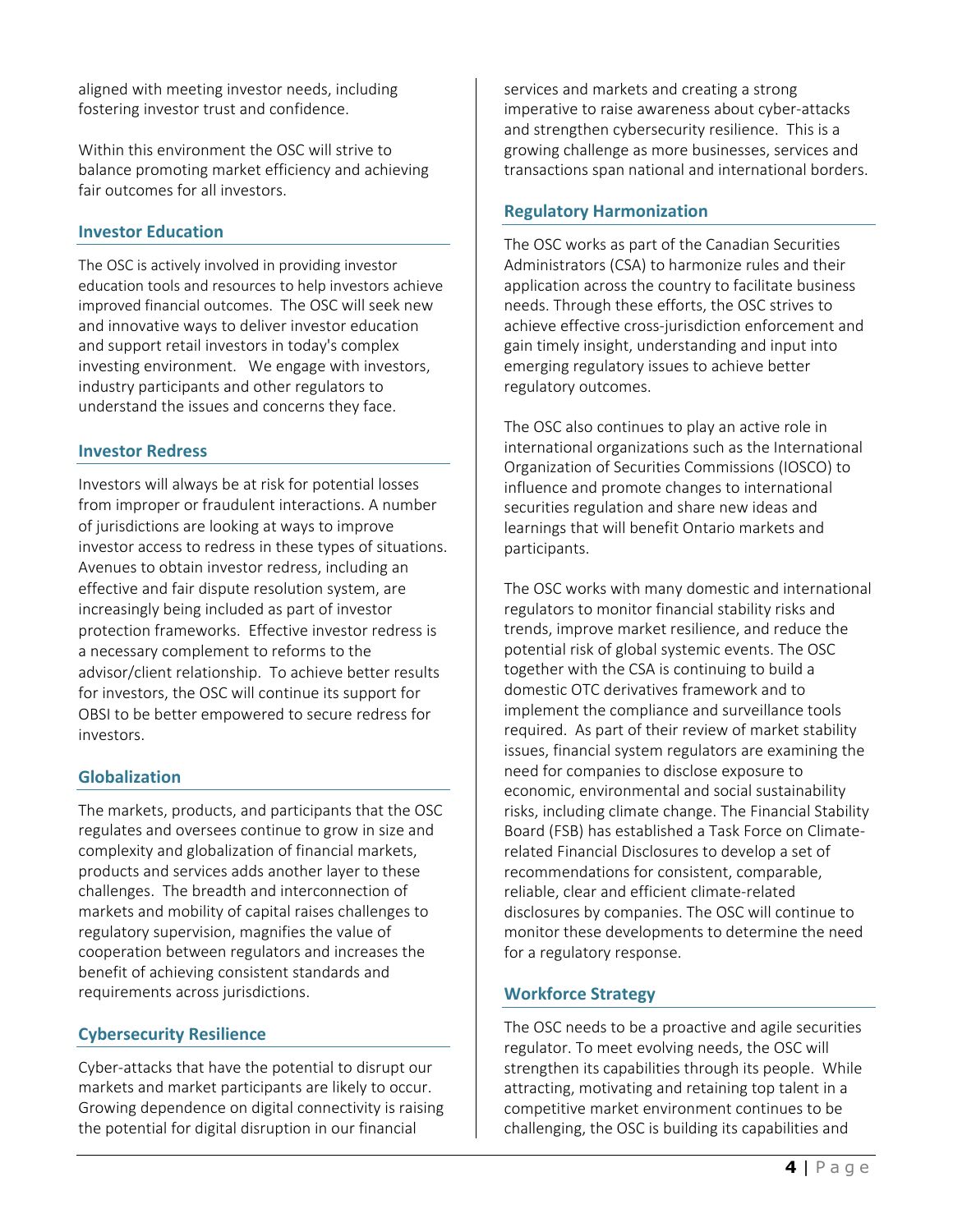skills by recruiting staff across a range of disciplines, and by developing the skills and experience of our internal talent.

# **Data Management**

The OSC is adding new tools and processes to support staff in delivering their responsibilities. A key element will be addressing challenges in managing growing volumes of data. The OSC is investing in information technology and infrastructure to support an integrated data management program that will improve access to information to identify trends and risks and support analysis and decision-making.

## **Regulatory Burden**

Securities regulators must balance pressures to respond to market issues while avoiding overregulation. Regulatory costs should be proportionate to the regulatory objectives sought. Regulatory burden is a key focus for market participants, who need more resources in order to comply with new regulatory requirements. The OSC is committed to re-examining our rules and processes to ensure they are appropriate, necessary and will identify opportunities to reduce undue burdens and to streamline regulation. Our objective is to reduce regulatory burden wherever possible, as long as appropriate safeguards for investors are in place.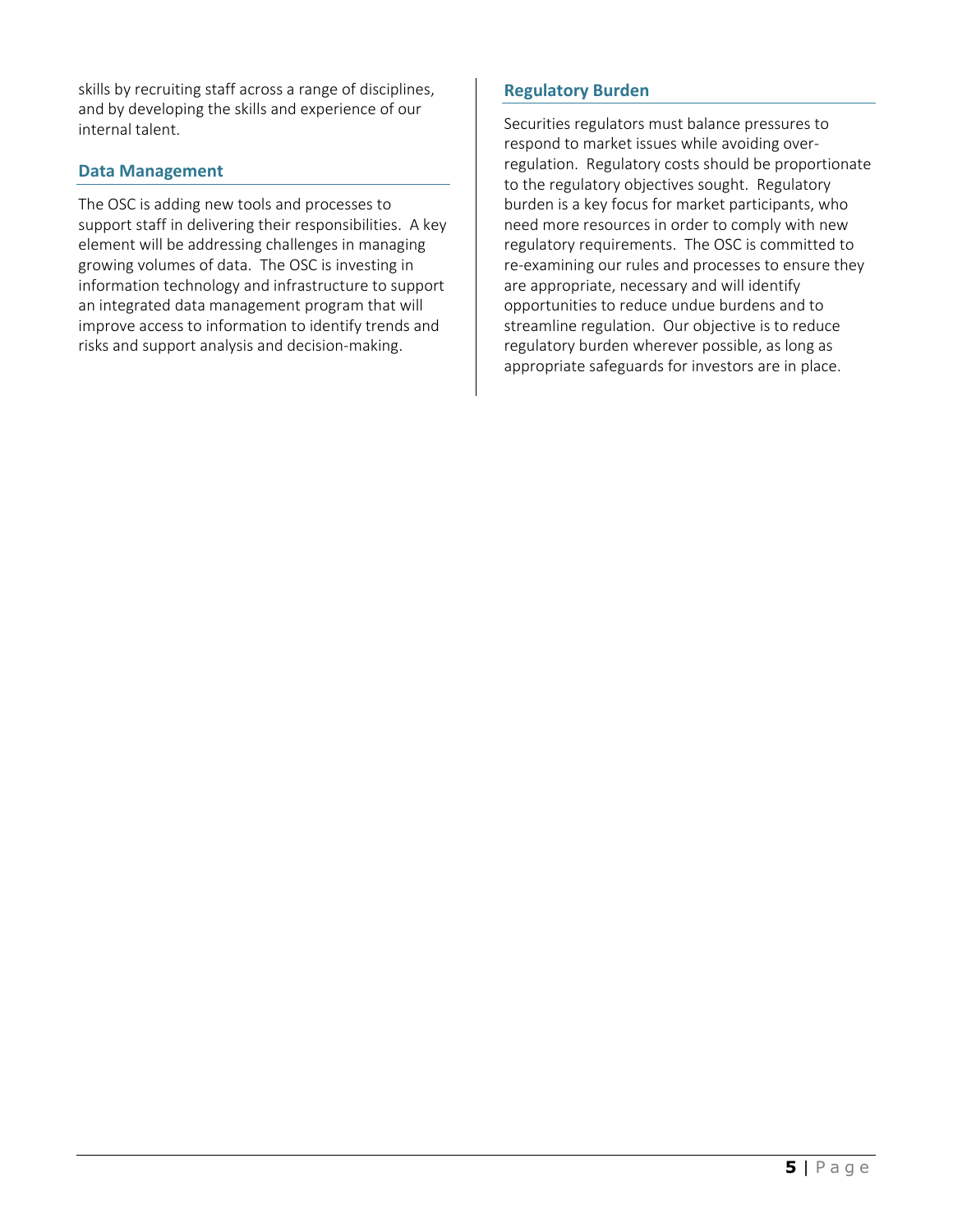# **Deliver strong investor protection**

*The OSC will champion investor protection, especially for retail investors*

The OSC remains strongly committed to investor protection and is continuing to expand its efforts to strengthen investor protection through various investor-focused initiatives. Investors need to be confident in the fairness of the market, have trust and confidence in their advisors and understand the products in which they invest. Investing continues to be a critical element to finance lifestyle and retirement goals. There are wide gaps in the levels of experience and financial literacy among investors which require different approaches to support and guidance. The OSC continues to expand and modernize efforts in investor engagement, research, education and outreach, to help investors build their knowledge, understanding and confidence in planning for their investment goals and retirement finances.

The OSC will continue to seek input from all stakeholders, as well as OSC advisory committees such as the Investor Advisory Panel (IAP) and the Seniors Expert Advisory Committee (SEAC) that, in combination with available research, informs our understanding of investor issues. The OSC will use this information in developing tailored solutions to reach the broad range of investor groups, including seniors, millennials and new Canadians. The initiatives set out below will advance achievement of the OSC's investor protection mandate.

#### **OUR PRIORITIES**

# **Publish regulatory reforms that promote the best interests of the client and put the client's interest first – (Client Focused Reforms)**

Access to affordable, high quality and unbiased investment advice will always be a core investor expectation. Investor trust and confidence in the financial system is critical and can only be attained when registrants work in the interests of their clients. The OSC, together with the CSA, has identified and responded to concerns relating to the clientregistrant relationship as it stands today.

The OSC will undertake the following initiatives to make fundamental changes that focus on promoting the best interests of clients, put the client's interest first and clarify for clients what they should expect from their registrants. The Client Focused Reforms will include introducing regulatory provisions that infuse best interest principles in the fundamental obligations registrants owe their clients.

The actions will include:

- Publish proposed amendments to regulatory requirements under National Instrument 31-103 – Registration Requirements, Exemptions and Ongoing Registrant Obligations (NI 31-103) (Client Focused Reforms) (including conflicts of interest, know your client, know your product, suitability, relationship disclosure and titles and designations)
- Develop plans to advance remaining reforms such as next phase of a titles and designations project and proficiency and provide recommendations to the Commission.
- Provide a regulatory impact analysis of the proposed regulatory provisions

# **Publish regulatory actions needed to address embedded commissions**

Work with the CSA to finalize recommendations and a regulatory decision on next steps related to embedded commissions.

Actions will include:

- Publish policy recommendations on embedded commissions to mitigate the investor protection and market efficiency issues identified in *Consultation Paper 81-408 -- Consultation on the Option of Discontinuing Embedded Commissions*
- Publish policy provisions to enact the recommendations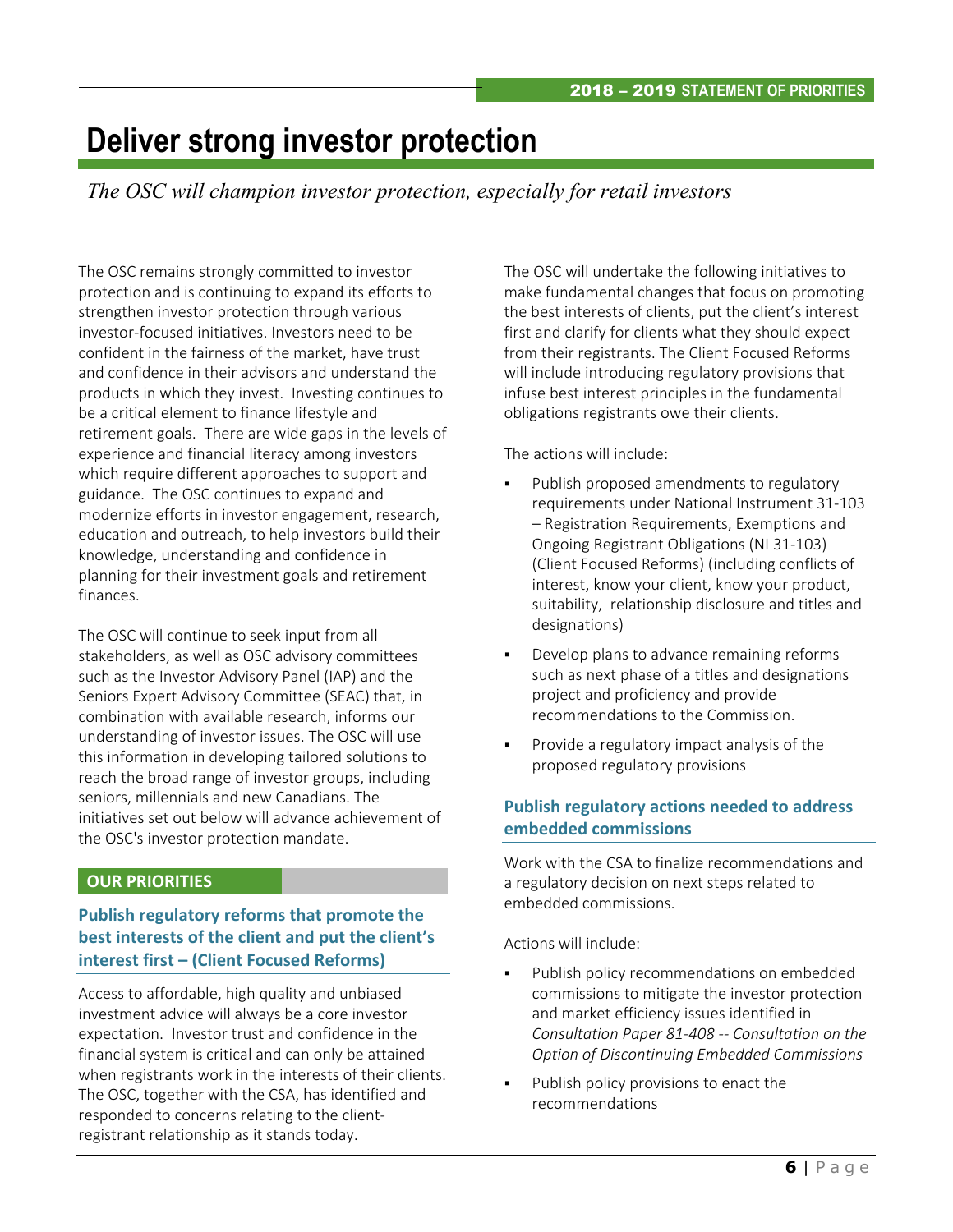Complete analysis of the potential impacts of proposed policy changes relating to the use of embedded commissions in securities products

# **Advance retail investor protection, engagement and education through the OSC's Investor Office**

Investor protection is at the core of everything the OSC does, and we are committed to improving outcomes for retail investors through policy, research, education and outreach initiatives led by our Investor Office.

As part of its continued efforts to deliver strong investor protection, the OSC recently published its Seniors Strategy, which contains a roadmap of targeted approaches to address the investment issues of older investors. The strategy outlines new initiatives the OSC is pursuing in relation to older individuals and our plans to continue building on existing initiatives. We will implement our Seniors Strategy and provide a report on our progress in one year.

The OSC continues to believe that investors should have access to an effective and fair dispute resolution system as a central component of the investor protection framework. With our OBSI Joint Regulators Committee colleagues, the OSC will continue work to strengthen OBSI and provide a robust oversight framework. The OSC believes that a regulatory roadmap must be developed addressing the recommendations in the independent evaluator's report and, in particular, that OBSI's decisions should be binding on its members.

Research broadens and deepens our understanding of retail investor behaviour. It also allows us to understand and respond to emerging trends in the markets and the ways investors are reacting to them. We will continue to conduct and publish research that provides insights into retail investor knowledge, attitudes and behaviours, in order to design better policies and programs as part of our evidence-based approach.

The OSC will undertake the following actions to advance retail investor protection:

- Implement the OSC Seniors Strategy, including the development of a regulatory framework for addressing financial exploitation and cognitive impairment that includes a safe harbour for firms and their representatives
- Strengthen OBSI and publish a plan to enhance compliance with OBSI's recommendations and a response to the OBSI independent evaluator's other recommendations, while providing a robust oversight framework
- Implement an education and outreach strategy for new Canadians, with a focus on older investors
- Publish timely and responsive retail investor and behavioural research

- Regulatory reforms proposed to improve the advisor/client relationship published for comment. Focused consultations on rule proposals completed and comments evaluated. Implementation project plan for further reforms developed
- Increased cost transparency, product access and cost competition.
- Advisors will highlight their value propositions to help investors evaluate the costs for services.
- A regulatory framework to address issues of financial exploitation and cognitive impairment developed together with regulatory colleagues
- An update is published detailing how we are addressing the recommendations in the independent evaluator's report on OBSI and our progress on developing a regulatory roadmap
- Retail investor research informs OSC work and provides insights for investors and market participants.
- Behavioural insights principles integrated into OSC policies and programs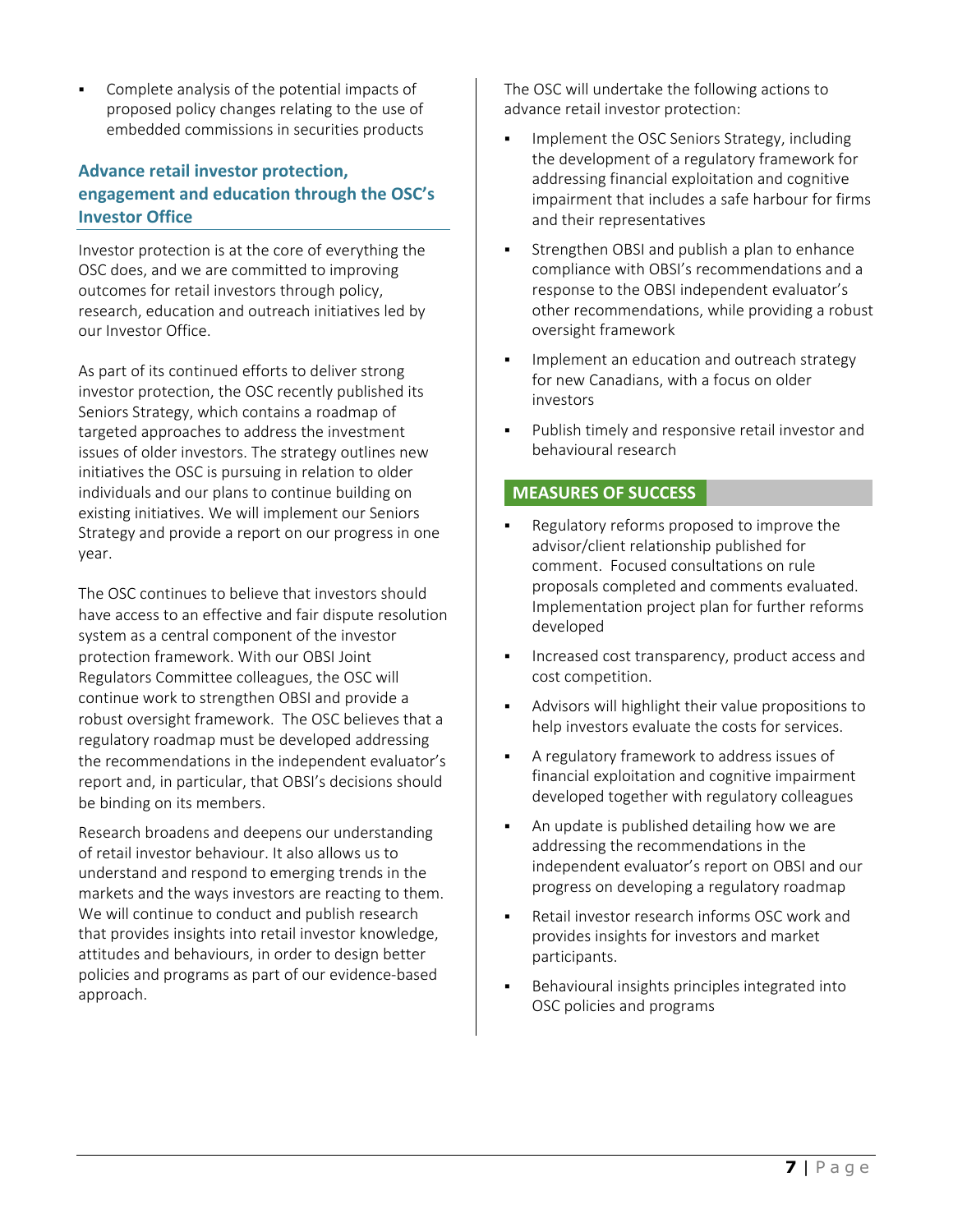# **Deliver effective compliance, supervision and enforcement**

*The OSC will deliver effective compliance oversight and pursue fair, vigorous and timely enforcement*

Effective compliance and supervision programs, combined with timely enforcement, are essential to protect investors and foster trust and confidence in our capital markets. The OSC is committed to improving the efficiency and effectiveness of its compliance, supervision and enforcement processes and will protect the interests of investors by taking action against firms and individuals who do not comply with Ontario securities law. These activities help to deter misconduct and non-compliance by registrants and market participants.

#### **OUR PRIORITIES**

# **Protect investors and foster confidence in our markets by upholding strong standards of compliance with our regulatory framework**

Our compliance work will be targeted through better use of data with reviews focused on higher risk areas. We will proactively identify registrants and issuers whose operations or structures may pose risks to retail investors and take appropriate regulatory action. We will also conduct targeted prospectus and continuous disclosure reviews of issuers, investment funds and structured products as they respond to market developments (e.g. cannabis) and engage in product innovations (e.g. cryptocurrencies). We will publish OSC staff guidance as warranted. In order to achieve the desired deterrent effect, we will need to make our actions highly visible and well understood by market participants and the public. Actions will include:

- Maintain effective oversight of registrants by conducting targeted compliance reviews focused on:
	- new registrants and high risk, problematic (for cause), large/high impact firms identified from the 2018 Risk Assessment Questionnaire (RAQ)
- sales practices of registrants
- emerging risk areas including evolving business models and expansion of the exempt market
- Update and issue the 2018 RAQ

# **Increase deterrent impact of OSC enforcement actions and sanctions by actively pursuing timely and consequential enforcement cases involving serious securities laws violations**

The OSC is focused on achieving enforcement case results that provide strong regulatory messages and are aligned with OSC strategic priorities. The OSC will build on the successes of enforcement tools such as our Joint Serious Offences Team (JSOT) program to identify serious breaches of Ontario securities law. The OSC is confident that enforcement tools such as no-contest settlements and the OSC Whistleblower program will produce effective and meaningful enforcement outcomes. The OSC is taking actions to aggressively pursue the collection of penalties and fines in order to maximize the intended deterrent impacts of its sanctions. To increase the visibility and deterrent impact of OSC enforcement the OSC will:

- Investigate and prosecute complex quasi-criminal and criminal matters that harm market integrity or erode confidence in Ontario's capital markets
- Focus on cases involving repeat offenders, fraudulent activity and other serious breaches of the Securities Act or violations of the Criminal Code
- Improve the efficiency and reduce the timelines of our enforcement efforts through:
	- streamlined investigative and prosecution processes
	- strategic case selection that is focused on core aspects of our regulatory framework –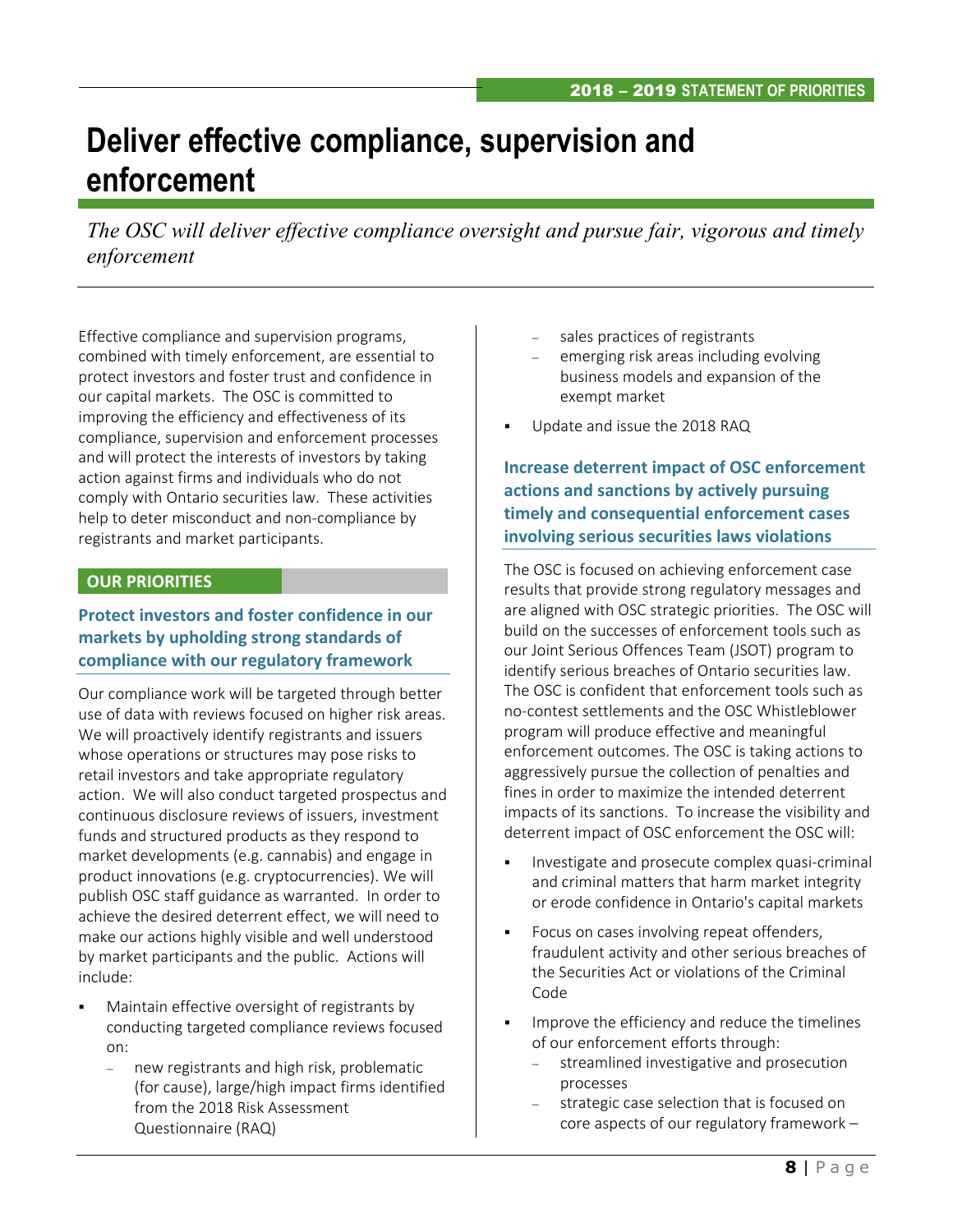disclosure, governance, conflicts of interest and market integrity

- greater use of technology, including working with the CSA to develop a new market analytics platform for investigations
- by using data analytics tools and the expertise of strategic partners in law enforcement
- Continue to raise awareness of the OSC Whistleblower program including:
	- − promoting better understanding of the antiretaliation protections for whistleblowers
	- − developing a more proactive outreach program to reach potential high value whistleblowers
- Improve the process for collection of unpaid monetary sanctions and continue a pilot program to collect unpaid monetary sanctions on a contingency basis

- Compliance is improved by identifying significant areas of non-compliance and ensuring that these issues are resolved by registrants within agreed timelines, or by firms before registration is granted
- 2018 RAQ revised, completed and released on time
- Enhanced profile for the OSC Whistleblower program increases the number of credible tips
- **Increased visibility of areas targeted for priority** enforcement actions
- Enhanced market analytics capability generates more timely, accurate and actionable information for improved compliance and enforcement outcomes
- OSC collection presence is improved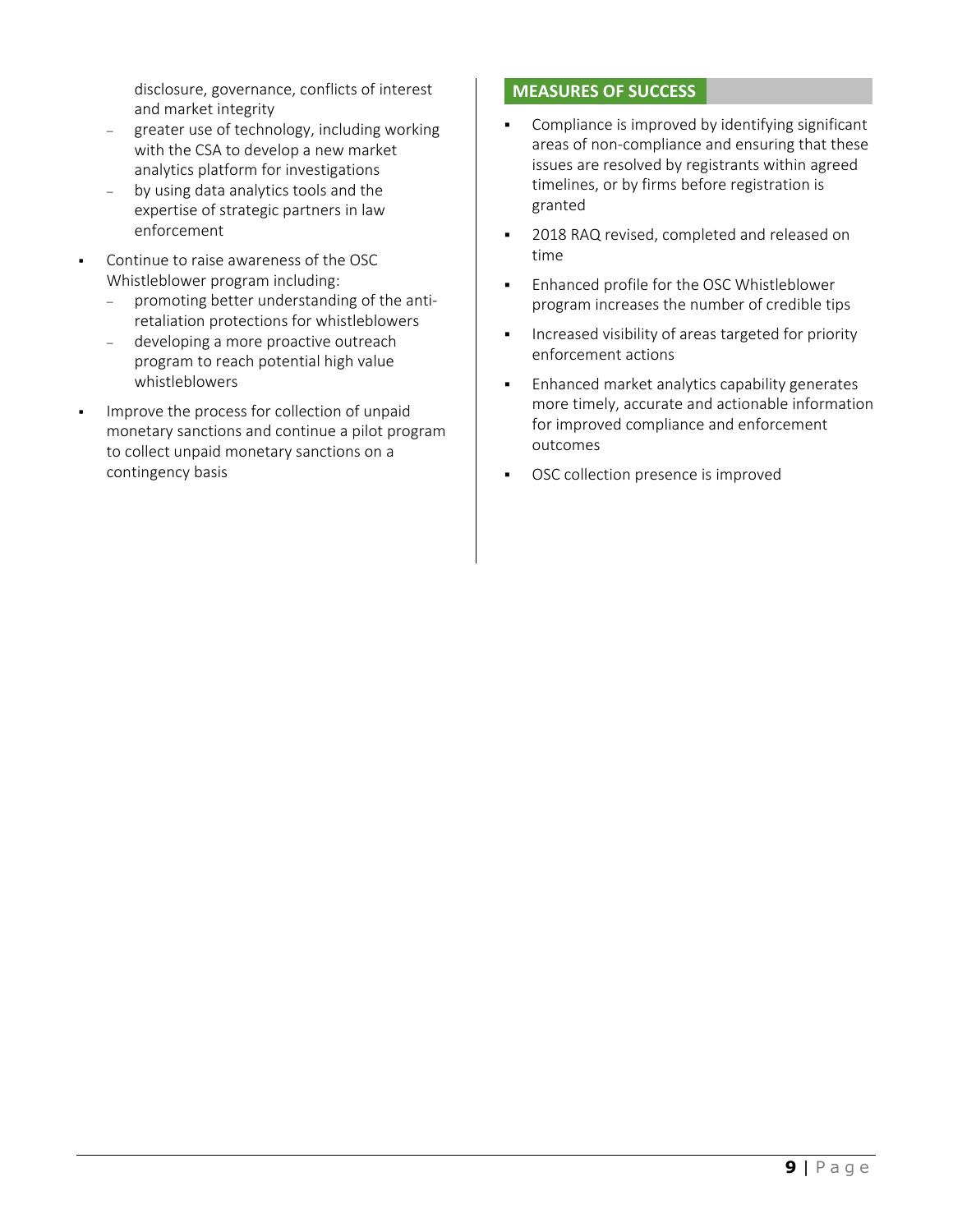# **Deliver responsive regulation**

*The OSC will identify important issues and deal with them in a timely way*

Market structures and products are evolving and becoming increasingly complex. The OSC must strive to maintain a responsive regulatory framework as it addresses regulatory challenges and developments. A key element in this process is active OSC participation in international regulatory forums. The OSC participates as a member of IOSCO and engages with other key regulatory authorities to develop international regulatory standards. Through these efforts the OSC obtains timely insights and understanding of emerging compliance and regulatory issues and provides input that helps shape regulatory responses that are aligned with and reflect the needs of the Canadian capital markets and its participants.

The OSC is investing to strengthen its data management capabilities to better understand and track the impacts of its regulatory actions and to support its "evidence-based approach" to policy development and regulatory oversight. The OSC will undertake a number of reviews of recently implemented regulatory reforms to assess whether expected results are being achieved and to identify opportunities for further regulatory changes to better achieve its regulatory objectives.

#### **OUR PRIORITIES**

# **Work with fintech businesses to support innovation and capital formation through regulatory compliance**

The pace of fintech innovation continues to escalate and is a key disruptive force in the financial services industry. Since October 2016, OSC LaunchPad, has actively engaged with the fintech community to provide support in navigating regulatory requirements. LaunchPad provides a forum to discuss proposed approaches, raise questions and educate fintech businesses about the regulatory requirements for which registration and/or exemptive relief may be needed. As part of the OSC's goal to keep regulation in step with digital

innovation, the OSC created a Fintech Advisory Committee, which advises the OSC LaunchPad team on developments in the fintech space as well as the unique challenges faced by fintech businesses in the securities industry.

The OSC will undertake the following initiatives to support the evolution of fintech businesses in Ontario:

- Support fintech innovation through OSC LaunchPad by:
	- − Offering direct support to innovative businesses in navigating the regulatory requirements and potentially providing flexibility in how they meet their obligations including participating in the CSA regulatory sandbox
	- Working with FSRA to develop eligibility criteria and success measures for the Ministry of Finance (MOF) SuperSandbox
	- Fostering the use of cooperation agreements with other regulators to support Ontario firms seeking to expand into other jurisdictions
- Integrate learnings from working with innovative businesses and identify opportunities to modernize regulation for the benefit of similar businesses by:
	- Engaging the fintech community to better understand their needs and help them understand the regulatory requirements that apply to their businesses
	- Liaising with other international regulators that have similar innovation hub initiatives to better understand international trends and developments
	- − Working with the OSC Fintech Advisory Committee to further understand the unique challenges raised with novel fintech businesses
- Continue to identify issues and potential regulatory gaps arising from cryptocurrency,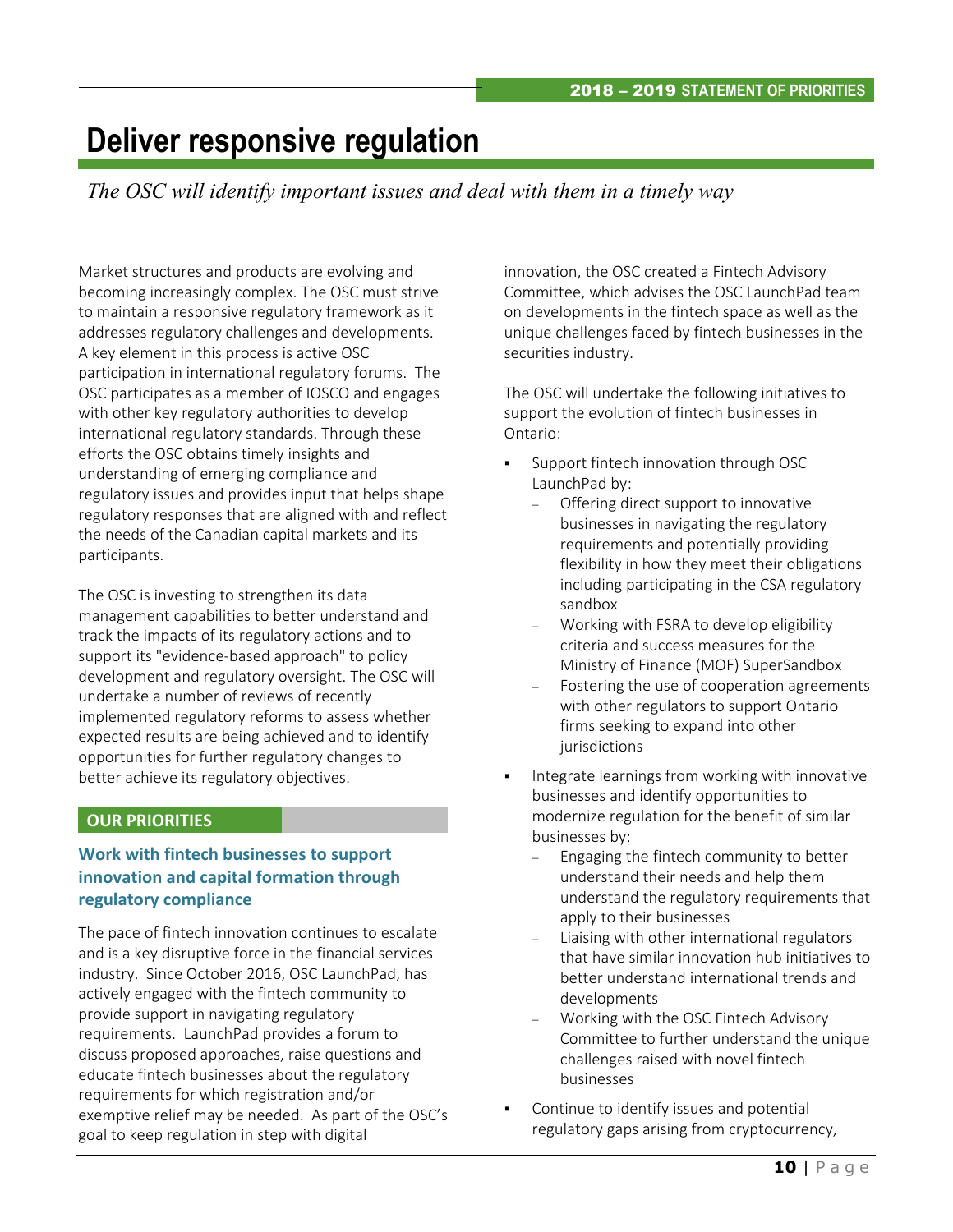initial coin and similar offerings, and blockchain developments by:

- − Conducting ongoing monitoring and reviews of reporting issuers with cryptocurrency and blockchain businesses including those seeking to become reporting issuers through reverse takeovers or initial public offerings and existing reporting issuers that are involved in change of businesses transactions
- Liaising with listing venues and the CSA to identify and discuss industry developments and consider the impact on disclosures
- Enhancing the guidance as to when initial coin and similar offerings involve securities

## **Implement additional investor protection measures for syndicated mortgage investments**

Syndicated mortgage investments are mortgages in which two or more persons participate as lenders in a debt obligation secured by the mortgage. Concerns have been raised about the current regulatory framework, including in a 2016 expert report to the Ministry of Finance reviewing the mandate of the FSCO. In response to these concerns, on April 27, 2016, the Ontario government announced its plan to update regulatory oversight of syndicated mortgage investments. The OSC is working with the Ontario government and FSCO to plan and implement changes to the oversight of syndicated mortgage product offerings.

Actions will include:

- On March 8, 2018, amendments to NI 45-106 Prospectus Exemptions and NI 31-103 Registration Requirements, Exemptions and Ongoing Registrant Obligations, that substantially harmonize the regulatory approach to syndicated mortgage offerings across CSA jurisdictions and introduce additional investor protections, were published for comment. OSC and CSA staff will consider comments received and work toward finalizing the amendments by March 2019
- Develop a plan for the registration and oversight by the OSC of certain market participants active in offering syndicated mortgages

#### **Address opportunities to reduce regulatory burden while maintaining appropriate investor protections**

During the past year the OSC identified and assessed opportunities to reduce undue regulatory burden in terms of time and compliance costs without

compromising investor protection or the efficiency of the capital markets. These efforts also included looking at specific areas of securities legislation that may duplicate other requirements or may not be achieving our regulatory objectives, or where the regulatory burden may be disproportionate to the regulatory objectives that are being achieved.

Together with its CSA partners, the OSC will be taking the following steps to address these opportunities:

- Draft amendments to the rules to implement identified opportunities to reduce investment fund disclosure requirements
- Initiate key policy initiatives to streamline reporting issuer requirements, including potential draft rule amendments (where applicable), related to:
	- the criteria to file a business acquisition report
	- primary business requirements
	- at-the-market offerings
	- identified opportunities to reduce continuous disclosure requirements
	- − consideration of a potential alternative prospectus model
- Identify opportunities to use technology and data to reduce regulatory burden (e.g. electronic delivery of documents)

## **Review the effectiveness of the disclosure requirements regarding women on boards and in executive officer positions (WOB) to determine if there is a need for further action**

The disclosure requirements set out in NI 58-101 *Disclosure of Corporate Governance Practices* have been in place for three annual reporting periods. The disclosure requirements are intended to increase transparency for investors and other stakeholders regarding the representation of women on boards and in executive officer positions, and the approach that specific TSX-listed issuers take in respect of such representation. This transparency is intended to assist investors when making investment and voting decisions.

The findings of the recent review of disclosure regarding women on boards and in executive officer positions are set out in CSA Multilateral Staff Notice 58-309 *Staff Review of Women on Boards and in Executive Officer Positions – Compliance with NI 58- 101 Disclosure of Corporate Governance Practices.* Of note, 61% of issuers had at least one woman on their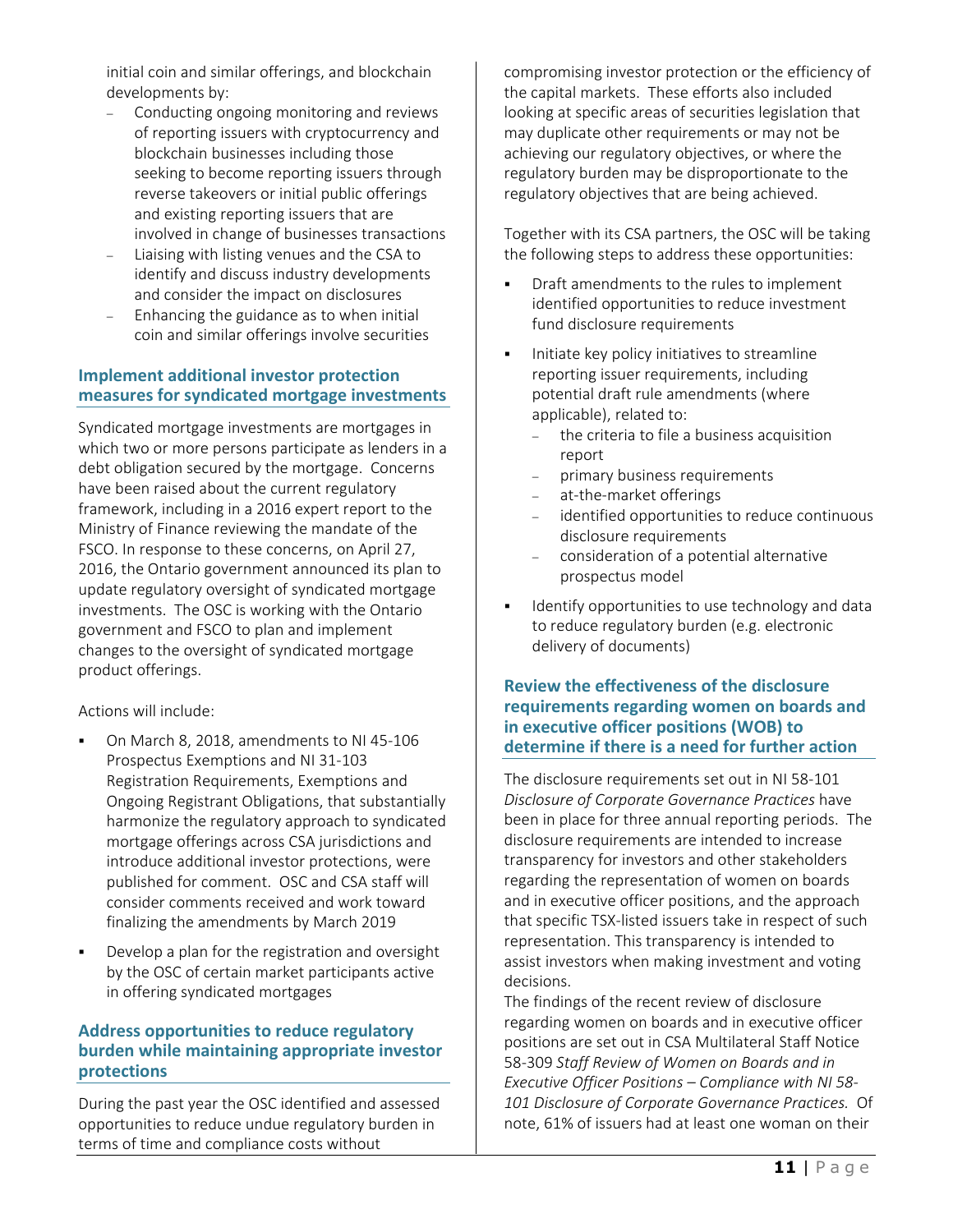board and the overall percentage of board seats occupied by women was 14%.

In light of this experience, the OSC and its CSA partners are assessing the effectiveness of the disclosure requirements and in particular, are considering whether:

- Changes to the disclosure requirements are warranted and, if so, the nature of those changes
- Strengthening the existing "comply or explain" disclosure model with guidelines regarding corporate governance practices is warranted

To assist the OSC's work, the OSC will continue to consult with stakeholders. From the OSC's perspective, any action taken in this area is about promoting effective corporate governance and decision-making as diverse boards are better equipped to understand risks and recognize opportunities. It is important for our corporate governance regime to continue to be relevant, to encourage good governance and to provide investors with the information they need to make investment and voting decisions.

## **Actively monitor and assess impacts of recently implemented regulatory initiatives**

The OSC will review recently implemented regulatory reforms to confirm whether expected results are being achieved. Key areas of focus will include:

#### *The Client Relationship Model (CRM2) and Point of Sale (POS) initiatives*

The OSC will evaluate whether the CRM2 and POS projects achieved their shared objective of enhancing investors' understanding of the costs and fees associated with investment products through:

 Continued participation in the CSA project measuring the post implementation impact of the CRM2 and POS initiatives

- Greater use of creative regulatory approaches (e.g. limited registration and other exemptive relief) provides an environment for innovators to test their products, services and applications
- Ontario is viewed as a fintech innovation hub with a positive and supportive environment for investment
- CSA Regulatory Sandbox supports development of novel business models and facilitates more timely registration and exemptive relief processes for emerging firms
- **EXECRY** Cryptocurrency, initial coin and related offerings, and blockchain issues and regulatory gaps are identified and addressed in a timely manner with minimal impacts on investors or disruptions to capital markets
- Enhanced guidance that defines when initial coin and similar offerings involve securities is published
- Time-to-market of novel fintech businesses is reduced while maintaining appropriate investor safeguards
- Capital formation and innovation supported through LaunchPad
- **Transition plan for the updated oversight of** syndicated mortgage offerings developed
- An update on the key findings of the review of next steps regarding the WoB initiative is published
- Analysis of the CRM2 and POS implementation identifies the impacts on investors and investment industry and confirms whether the policy projects achieved their stated goals. Applicable OSC/CSA policy is informed by the early results of the CRM2 impact analysis project
- Regulatory impact analyses completed for all SoP initiatives and other initiatives with significant stakeholder impact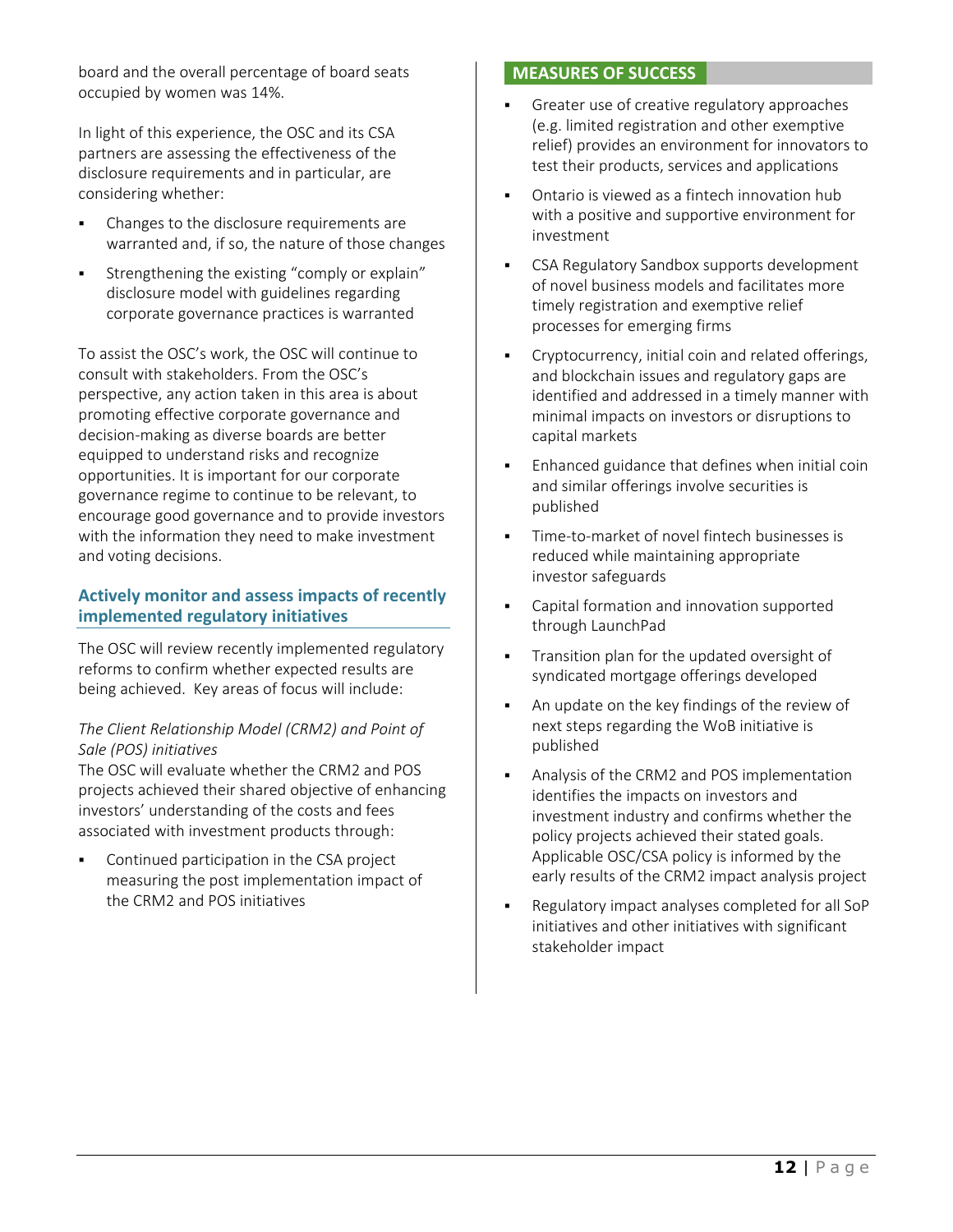# **Promote financial stability through effective oversight**

*The OSC will identify, address and mitigate systemic risk and promote stability* 

Global capital markets are highly interconnected by technology and investment flows and this creates potential for global systemic risk. The OSC works with other regulators and market participants to identify and monitor potential financial stability risks and the resilience of financial markets. Through these actions the OSC is more aware and better able to understand points of integration and potential risks and ultimately better positioned to respond to systemic developments as they occur.

# **OUR PRIORITIES**

The OSC works with many domestic and international regulators to monitor and better understand the key components of systemic risk and how they interact. The OSC works with the Financial Stability Board and plays a strong leadership role within the International Organization of Securities Commissions (IOSCO). OSC staff chair the IOSCO committees focused on Regulation of Secondary Markets and Emerging Risks. Domestically, the OSC is connected to various regulators through the Heads of Agencies, which includes the Bank of Canada, the federal Department of Finance and The Office of the Superintendent of Financial Institutions. These interactions improve the resilience of our markets through shared communication and understanding of emerging topics such as digital innovation and other areas where our regulatory responsibilities intersect.

# **Enhance OSC systemic risk oversight**

The OSC will enhance its internal identification and monitoring of trends and risks across various market segments and participants including -- equities, fixed income, OTC derivatives, trading platforms, clearing agencies and derivatives dealers. Identifying emerging risks in a timely manner leads to a better understanding of the key components of systemic risk and how they interact.

Actions will include:

- Continue to implement a framework for analyzing OTC derivatives data for systemic risk oversight and market conduct purposes including the development of analytical tools and the creation of snapshot descriptions of the Canadian OTC derivatives market
- Enhance OTC derivatives regulatory regime by: − Implementing rules for the segregation and portability of cleared OTC derivatives
	- − Hosting a Business Conduct Rule roundtable
	- − Republishing the Derivatives Business Conduct Rule for comment
	- − Publishing Derivatives Dealer Registration rule
	- − Publishing Margin for Uncleared Derivatives rule
	- − Proposing amendments to trade reporting rule with respect to internationally adopted data standards
	- − Conducting liquidity analyses on OTC derivative transactions to confirm public dissemination of trade details is appropriate and will not harm markets and market participants
- Propose amendments to clearing rules with respect to clearable products
- Conduct reviews of compliance with OTC Derivatives rules
- Publish a Staff Notice on the Derivatives Trade Reporting Compliance reviews regarding findings and areas for improvement
- Develop OSC/CSA regulatory regime for financial benchmarks and publish for comment a proposed rule to establish a Canadian regulatory regime for financial benchmarks
- Continue to develop the OSC's capabilities to monitor liquidity conditions in the corporate debt market.
- Identify, assess, monitor and address (as required) potential financial stability risks in Ontario's capital markets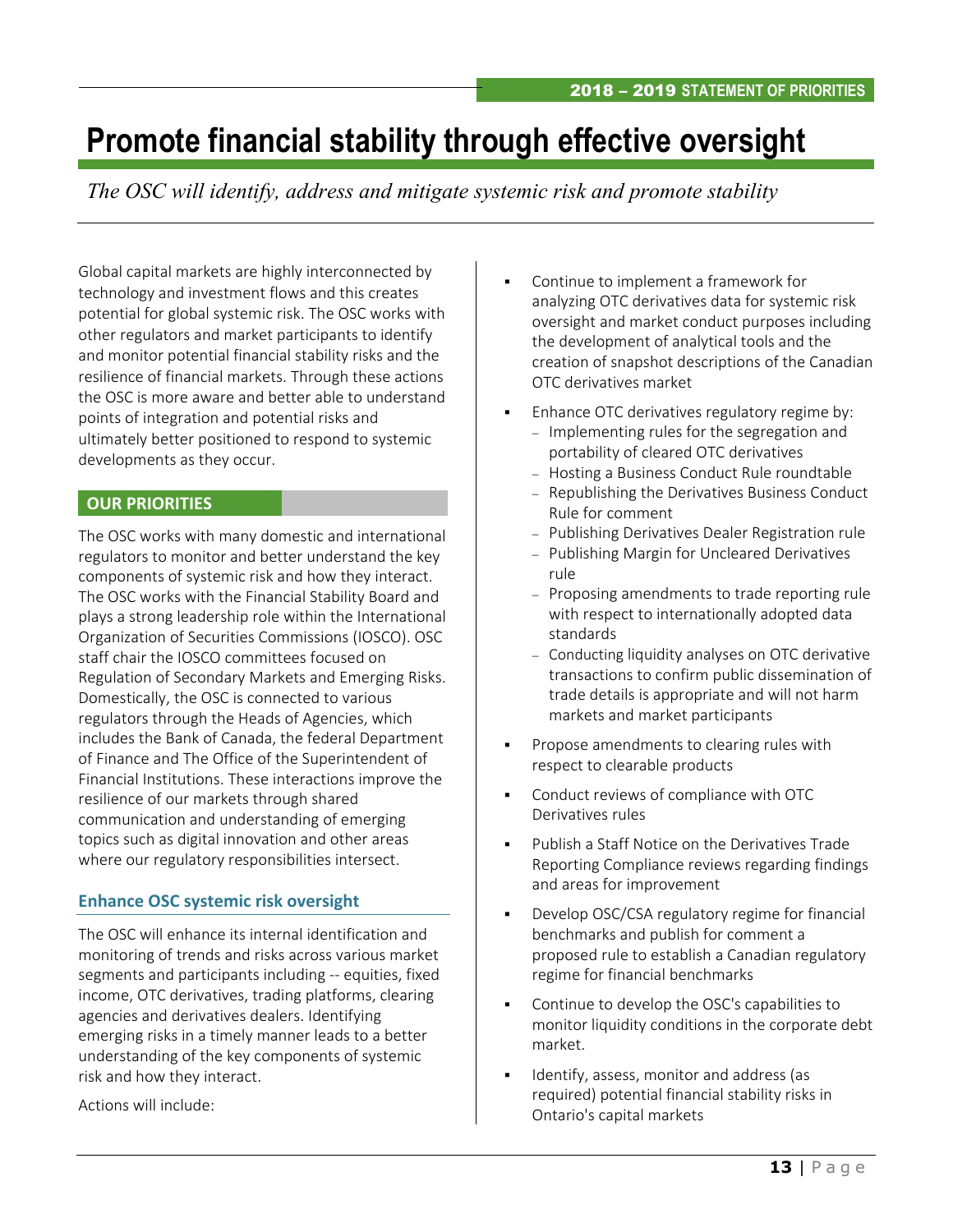Respond to IOSCO's recommendations on liquidity management and leverage measurements and reporting including an assessment of the industry's readiness

# **Promote cybersecurity resilience through greater collaboration with market participants and other regulators on risk preparedness and responsiveness**

Financial services providers are increasingly relying on advances in technology and access to data to support innovation and growth. Increased dependence on digital connectivity (e.g., online banking and mobile payment systems), combined with exponential growth and reliance on data and related storage remains a growing source of exposure to cyber risk. Increases in the number and sophistication of cyber-attacks pose a major and growing risk for market participants and regulators. Central elements of our markets, such as algorithmic trading systems, could potentially accelerate the speed and breadth of cybersecurity disruptions. Other more public impacts such as data breaches can include theft of sensitive or personal financial information and investor losses.

As the role of technology in delivering financial products and services grows, and firms adopt newer and evolving technologies, the level of cyber risks increases.

Cyber risk constitutes a growing and significant threat to the integrity, efficiency and soundness of our capital markets. Disruptions or incidents at specific firms may have broader systemic implications. Regulators, market participants, and other stakeholders must work together to enhance cyber security resilience. The OSC will continue to press market participants to maintain and improve their cyber defenses and resilience to respond to cyberattacks by taking an active and central role in assessing and promoting readiness and supporting

cybersecurity resilience within the industry. To address this priority the OSC will:

- Promote cyber resilience through greater collaboration with market participants and regulators on risk preparedness and responsiveness
- Improve coordination in case of cyberattack or disruption by finalizing a market protocol

- OTC derivative framework in place and oversight reviews completed
- Exemption requests for segregation and portability rules handled expeditiously and preliminary monitoring completed on the effects of mandatory clearing and segregation and portability rules on the market
- Registration and business conduct rules and related amendments completed on time, requiring responsible market conduct in the OTC derivatives markets
- Improved awareness of potential systemic vulnerabilities that can impact or be impacted by Ontario's capital markets
- New risk controls are identified and implemented as result of internal OSC analysis and/or interagency collaboration
- Provide update on proposal for regulation of financial benchmarks
- Market disruption protocol finalized and published
- **Evidence of improved cybersecurity awareness** and growing cross-industry collaboration on cyber risk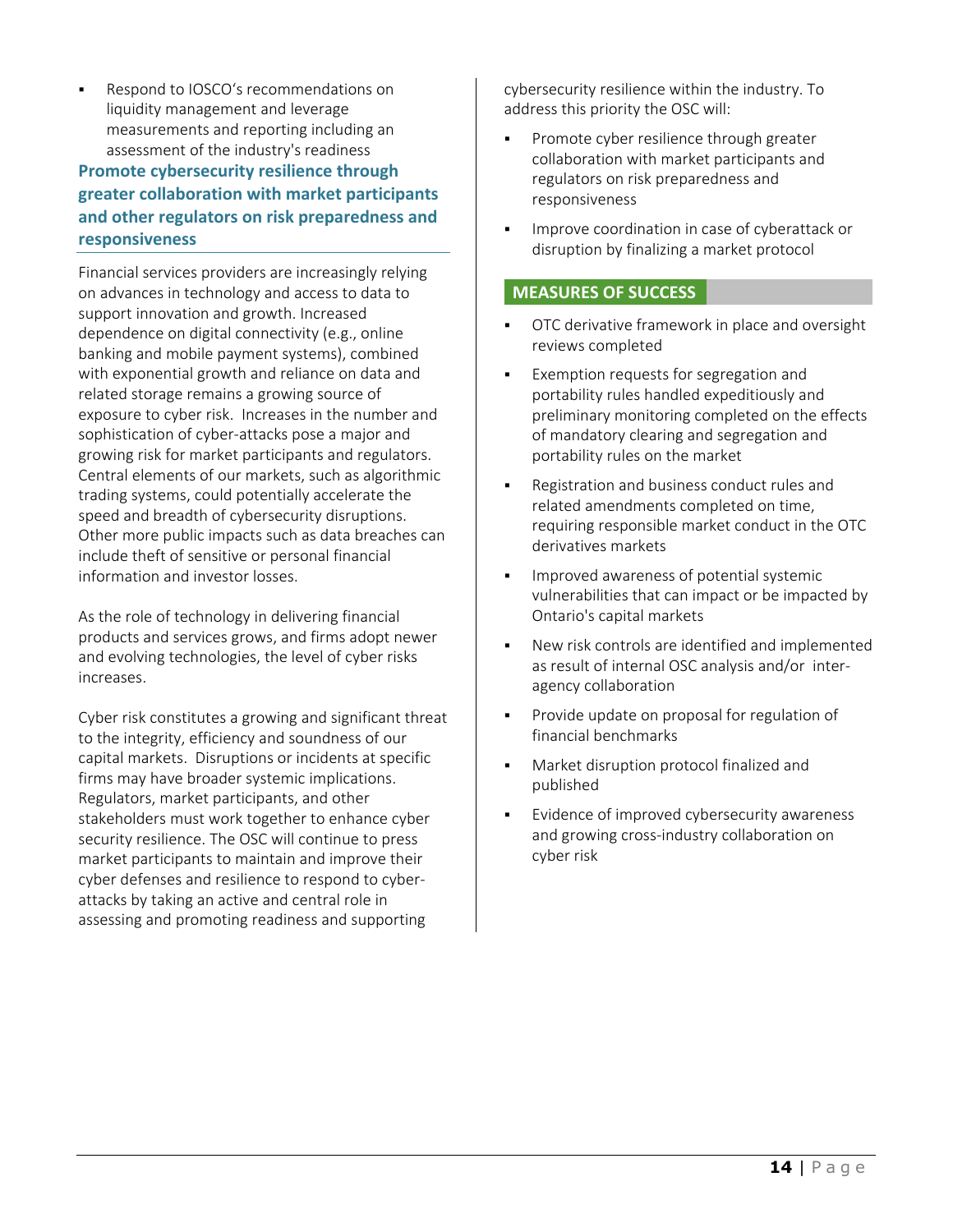# **Be an innovative, accountable and efficient organization**

*The OSC will be an innovative, efficient and accountable organization through excellence in the execution of its operations*

Market participants expect the OSC to use its resources efficiently. That is why improving the OSC's efficiency, effectiveness and business capabilities are always top priorities. The OSC is focused on strengthening its current and long-term capabilities through its people. We are undertaking a workforce planning process to be a proactive and agile securities regulator as the industry and environment continues to change. We will build our long-term capabilities by recruiting staff across a range of disciplines, and developing the skills and experience of our internal talent through formal training and experience-based learning.

The OSC will be transforming its regulatory business by increasing emphasis on effective collection, management and use of data. The OSC will be developing capabilities in data management and analytics and introducing new tools and techniques for analysing data. Improved technology and analytical tools will improve the efficiency, quality and timeliness of enforcement, and the OSC's ability to gather and analyze data and other information for compliance. As the OSC transitions to using new technology-based regulatory techniques and tools, there will be growing needs for capabilities focused on analytics and technology skills.

Proactive regulatory solutions, such as the Launchpad initiative, are examples of how regulators can support innovation and capital formation. We will continue to seek similar opportunities to improve our regulatory effectiveness. The OSC will pursue opportunities to provide more digital portals and e-forms and make interaction with us simpler. We are collaborating with our CSA partners to develop modern, more easily configurable systems to replace the current CSA national systems.

# **OUR PRIORITIES**

# **Develop and Implement a Strategic OSC Workforce Plan**

The OSC will continue to develop the skills and experience of its staff to meet current and emerging needs by:

- Sustaining a workplace culture where employees have a sense of purpose and pride in their work, are productive, and enjoy being part of the OSC community
- Increasing efforts to identify, monitor, and manage talent risks to mitigate impact on operations
- Expanding its range of staffing approaches and employment relationships to increase its ability to attract, retain and leverage staff with specialized skills and experience
- Continuing to strengthen and build on succession planning and talent mapping practices to ensure a robust talent pipeline for critical roles across the organization
- Continuing to deliver targeted talent development programs including leadership, coaching and skills-based learning, thereby strengthening organizational performance

# **Enhance OSC business capabilities**

The OSC will take the following actions to enhance its business capabilities:

- Develop and implement a comprehensive data strategy that will provide the foundation for increased reliance on enterprise-wide data management and analytics to support risk and evidence-based decision making by:
	- Developing clearly defined, approved and understood data strategies, policies, standards, procedures and metrics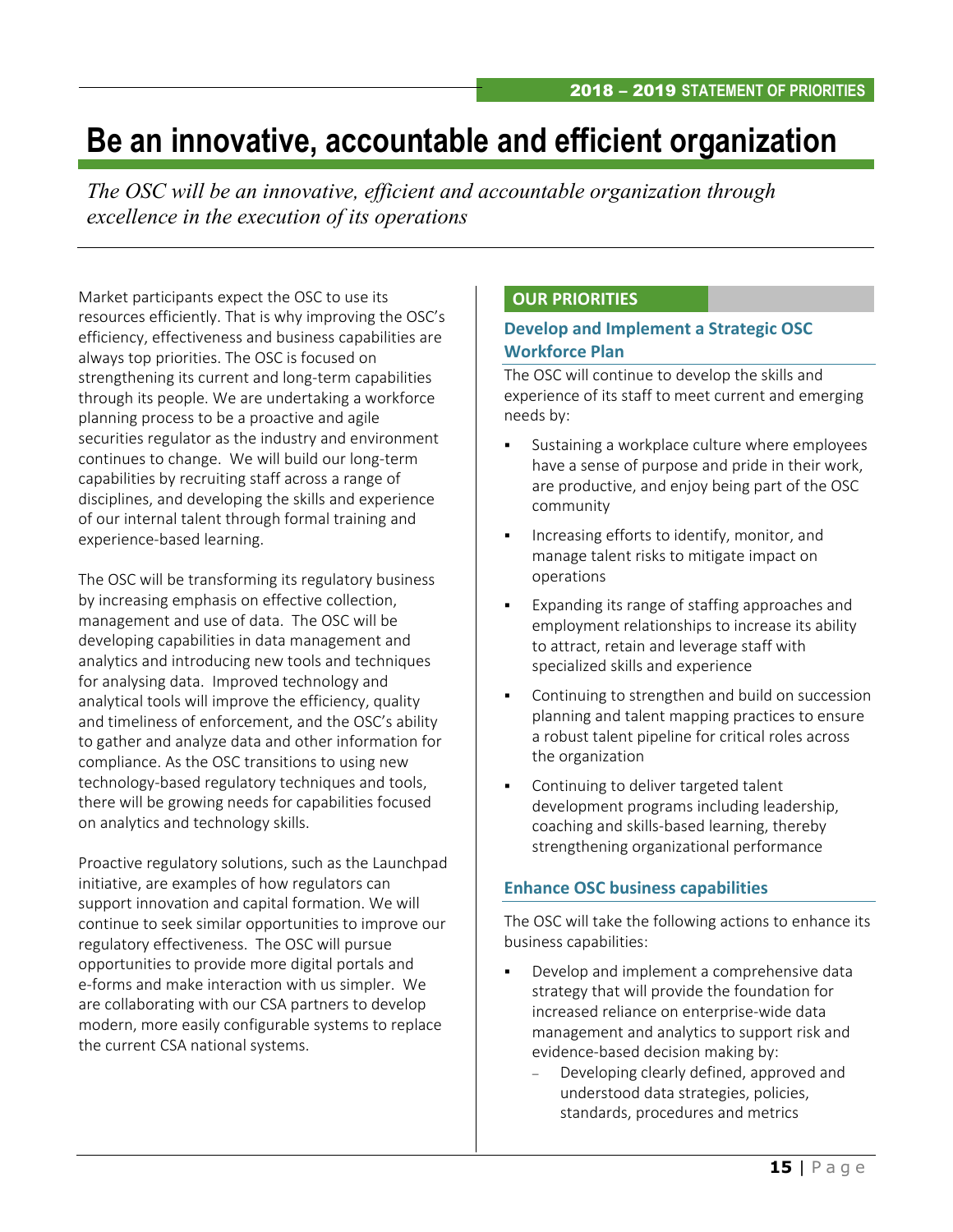- Improving staff efficiency and ability to generate quality work through: more accessible, cleaner, better organized data;
- enhanced data sharing; reduced time to access appropriate data; earlier identification of emerging risks/trends
- − Working across the OSC to develop a community of practice focused on data analytics
- Enhance current e-filings portal to address inefficiencies in the way e-filings are captured and integrated into the financial information system

# **Work with Capital Markets Regulatory Authority (CMRA) partners on the transition of the OSC to the proposed CMRA**

The OSC views the proposed CMRA as an opportunity to enhance investor protection, foster efficient rulemaking and promote globally competitive markets in Canada.

The OSC will:

• Continue to work with participating jurisdictions and the proposed CMRA to develop a harmonized regulatory approach and seamless transition

 Maintain an engaged and effective regulatory presence including a cooperative interface with the CSA

- Work structures reflect the evolving approach to policy and file work that draws upon multiple skills and expertise
- Lower turnover of staff with sought-after skill sets
- Demonstrated examples of information sharing and/or cross-branch collaboration result in reduced training costs and enhanced productivity in support of OSC goals
- OSC data governance framework implemented
- Consistent cross-Commission compliance with data policies, standards and procedures
- Business needs supported by improved ability to effectively identify, collect, manage and use data
- Demonstrated examples of greater reliance on data to support priority setting and more evidence-based, policy/operational decisionmaking
- The OSC is ready and able to transition to the proposed CMRA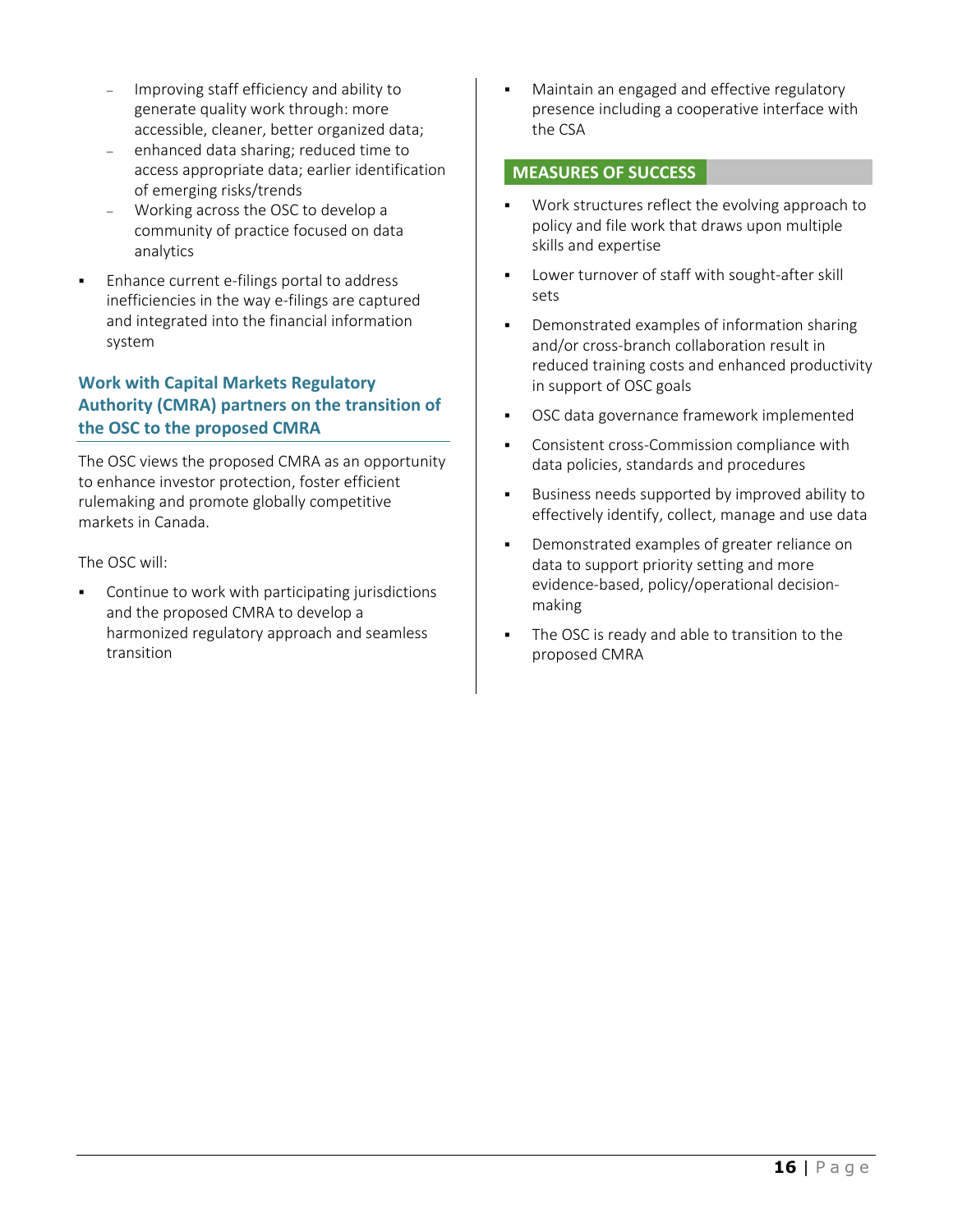# **2018 – 2019 Financial Outlook**

#### **Budgeted Revenues and Surplus**

The OSC is forecasting 2018–2019 revenues to be slightly lower (3.9%) than 2017–2018 actual revenues. The revenue forecast is based on fee rates which remained unchanged from 2017-2018 as set out in the OSC's fee rules (13-502 and 13-503). Participation fees for 2018-2019 are projected to decrease 1.9% due to lower capital market growth assumptions. Activity fees and late fees are also projected to be lower in 2018-2019. Our activity fee revenue forecast is based on historical averages which are lower than 2017-2018 actual results.

The OSC expects an operating deficit in both 2018- 2019 and 2019-2020. The operating deficit in 2018- 2019 of \$6.9 million is forecasted to reduce the 2017- 2018 ending surplus of \$55.8 million to \$48.9 million at the end of March 2019.

# **Budgeted Expenditures**

Our regulatory framework needs to remain current and responsive to the continuing evolution of market structures and products and be supportive of capital formation in Ontario. The OSC must carefully balance the desire to improve access to capital with the need to retain appropriate investor protections. The 2018– 2019 SoP sets out the OSC's key priorities to meet these challenges. Achievement of these priorities is a key driver of the increases to the 2018–2019 OSC operating and capital budgets as this will require focused investments in the following areas:

- to address emerging regulatory issues such as fintech, crypto-assets, initial coin offerings and capital raising in the cannabis sector
- for collections of monetary sanctions
- to continue the data management and information security programs and technology modernization
- oversight of syndicated mortgages and systemic risk
- facilities rehabilitation to optimize space utilization and accessibility.

Operating expenses are budgeted with an increase of 15.9% from 2017-2018 spending. Salaries and benefits, which comprise \$91.0 million or 72% of the budget, represent an increase of \$6.5 million or 7.7% over the prior year. The key reasons for this increase are approval of new positions to support the investments noted above and the impact of the annualized costs of the positions filled during 2017- 2018. Project expenses deferred from 2017-2018 also contributed to the increase.

The increased capital budget reflects resources towards facilities rehabilitation, data management, information security, technology modernization and capital expenditures deferred from 2017-2018.

#### **Cash Flow Requirements**

The OSC's cash balance (excluding reserve funds) amounted to \$58.9 million at March 31, 2018. The OSC will begin drawing down on its cash position in fiscal 2018-2019 to support these focused multi-year initiatives. These programmes, in addition to our operating costs, are expected to reduce our cash position to \$28 million by March 2020, representing approximately three months of operating expenses.

Based on a review performed during 2017-2018, fee rates will remain unchanged for a two-year period beginning fiscal 2018-2019. Factors considered to arrive at the decision were the existing surplus, projected operating and capital expenditures, and the level of cash resources required to provide an adequate cash safety margin. While revenues are not expected to materially change over the next two years, expenditures are expected to increase each year to support our strategic initiatives, resulting in a reduction in our cash position.